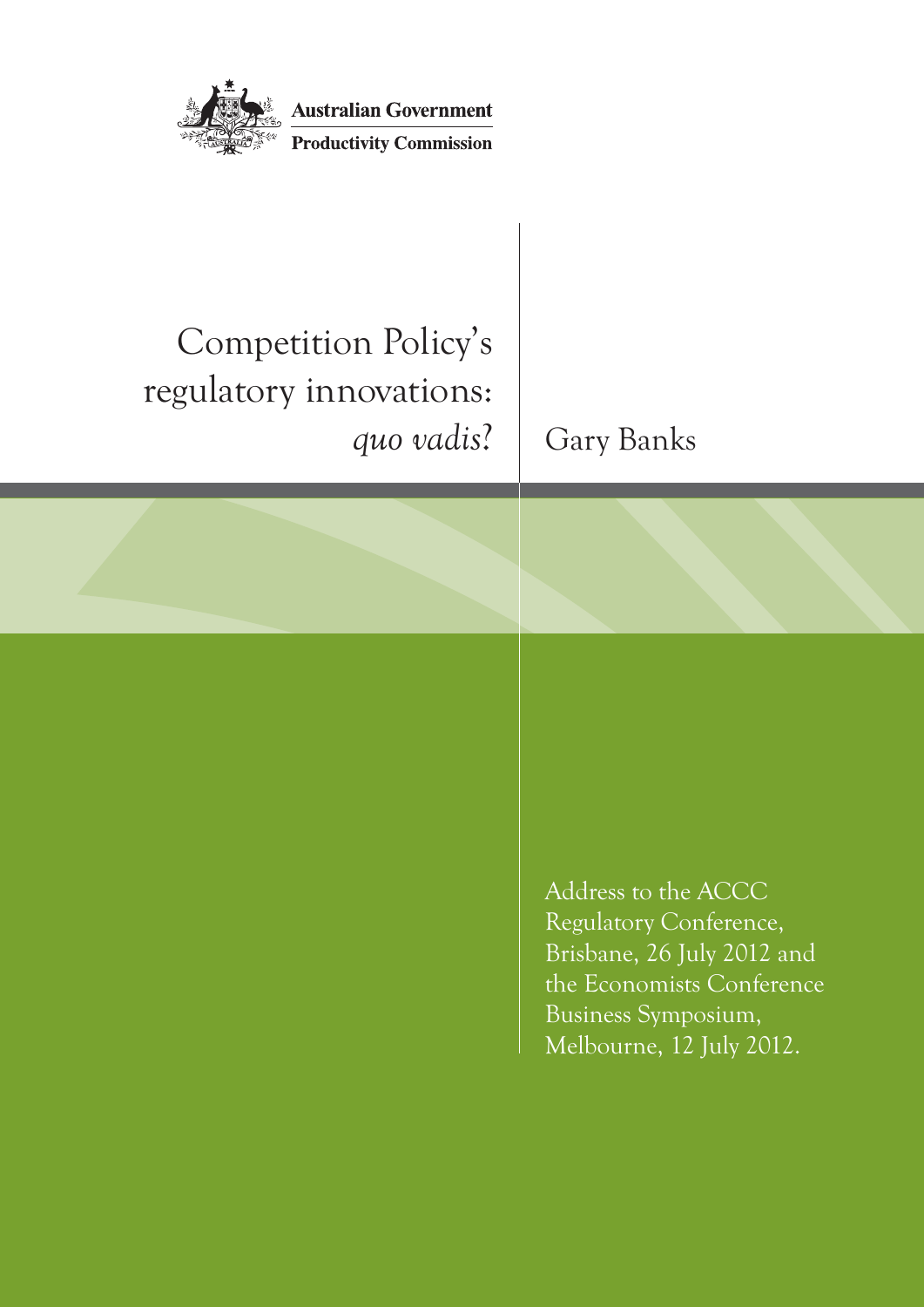#### **Commonwealth of Australia 2012**

#### **ISBN 978-1-74037-412-5**

This work is copyright. Apart from any use as permitted under the *Copyright Act 1968*, the work may be reproduced in whole or in part for study or training purposes, subject to the inclusion of an acknowledgment of the source. Reproduction for commercial use or sale requires prior written permission from the Productivity Commission. Requests and inquiries concerning reproduction and rights should be addressed to Media and Publications (see below).

*This publication is available from the Productivity Commission website at www.pc.gov.au. If you require part or all of this publication in a different format, please contact Media and Publications.* 

#### **Publications Inquiries:**

Media and Publications Productivity Commission Locked Bag 2 Collins Street East Melbourne VIC 8003

| Tel:   | $(03)$ 9653 2244 |
|--------|------------------|
| Fax:   | $(03)$ 9653 2303 |
| Email: | maps@pc.gov.au   |

#### **General Inquiries:**

Tel: (03) 9653 2100 or (02) 6240 3200

#### **An appropriate citation for this paper is:**

Banks, G. 2012, *Competition Policy's regulatory innovations: quo vadis?*, (presented at the Economists Conference Business Symposium, 12 July and the ACCC Annual Regulatory Conference, 26 July), Productivity Commission, Canberra.

#### *The Productivity Commission*

The Productivity Commission is the Australian Government's independent research and advisory body on a range of economic, social and environmental issues affecting the welfare of Australians. Its role, expressed most simply, is to help governments make better policies, in the long term interest of the Australian community.

The Commission's independence is underpinned by an Act of Parliament. Its processes and outputs are open to public scrutiny and are driven by concern for the wellbeing of the community as a whole.

Further information on the Productivity Commission can be obtained from the Commission's website (www.pc.gov.au) or by contacting Media and Publications on (03) 9653 2244 or email: maps $@$ pc.gov.au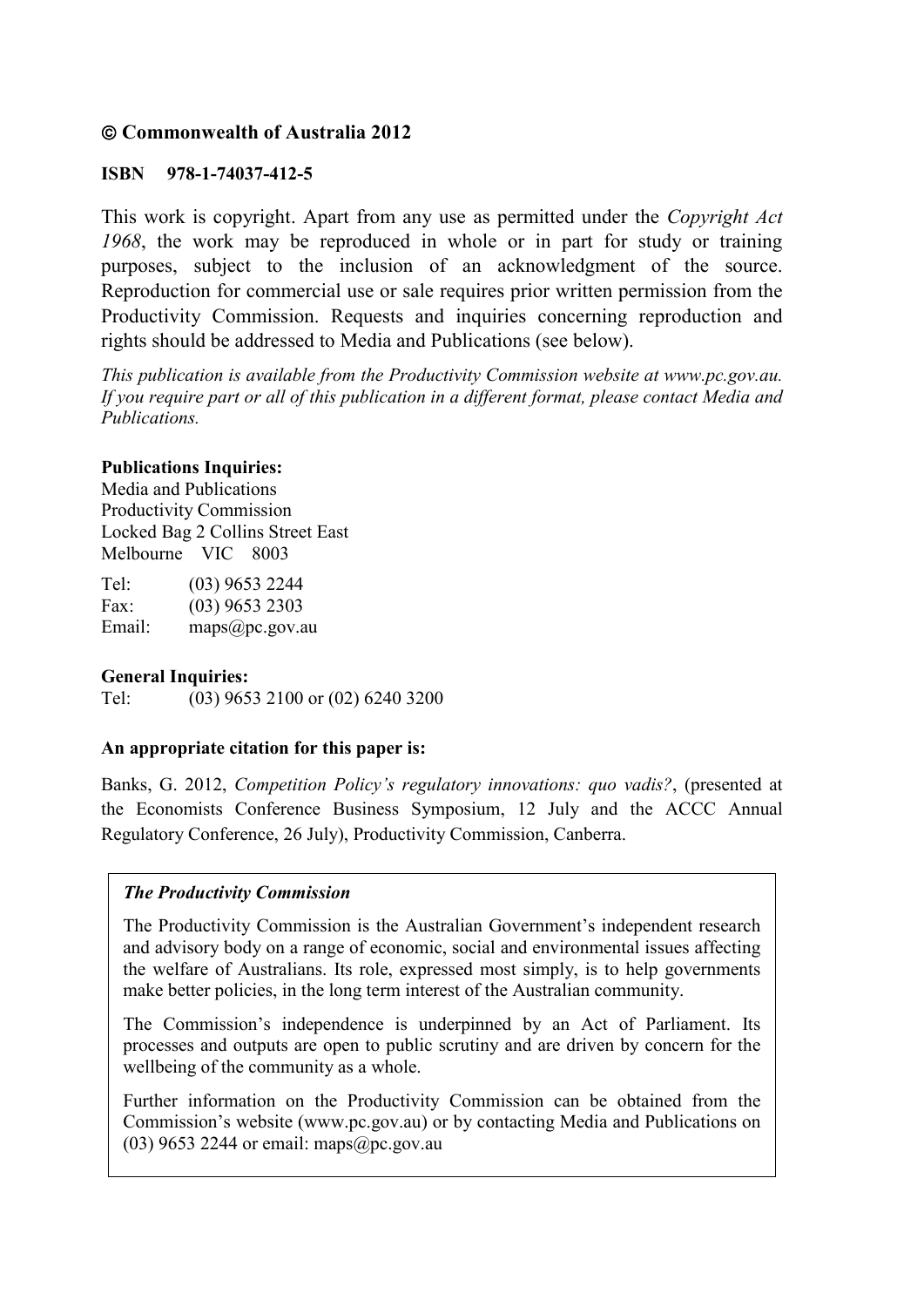## Foreword

Nearly two decades have passed since the Hilmer Committee developed its blueprint for the National Competition Policy, a major achievement in cooperative national reform in Australia. This paper reflects on the outcomes and lessons from the National Competition Policy in two specific areas: the Legislation Review Program and the regimes for the (price) regulation of monopoly infrastructure services. It was prepared in response to invitations to speak on this topic at two conferences a fortnight apart — the Economists Conference *Business Symposium* in Melbourne on 12 July and the ACCC's thirteenth *Annual Regulatory Conference* in Brisbane on 26 July 2012.

The first of these conference presentations attracted some public commentary ahead of the availability of the paper itself, which was released in conjunction with the ACCC conference. Given the interest in the issues raised, the paper is being published to enable its wider dissemination.

In preparing the paper, I received invaluable assistance from Ian Gibbs. The paper also benefitted greatly from the input of a number of other senior staff at the Productivity Commission, including Lisa Gropp and Ralph Lattimore, as well as from feedback from Commissioner colleagues. Nevertheless, responsibility for the views as expressed remains my own.

Gary Banks AO Chairman July 2012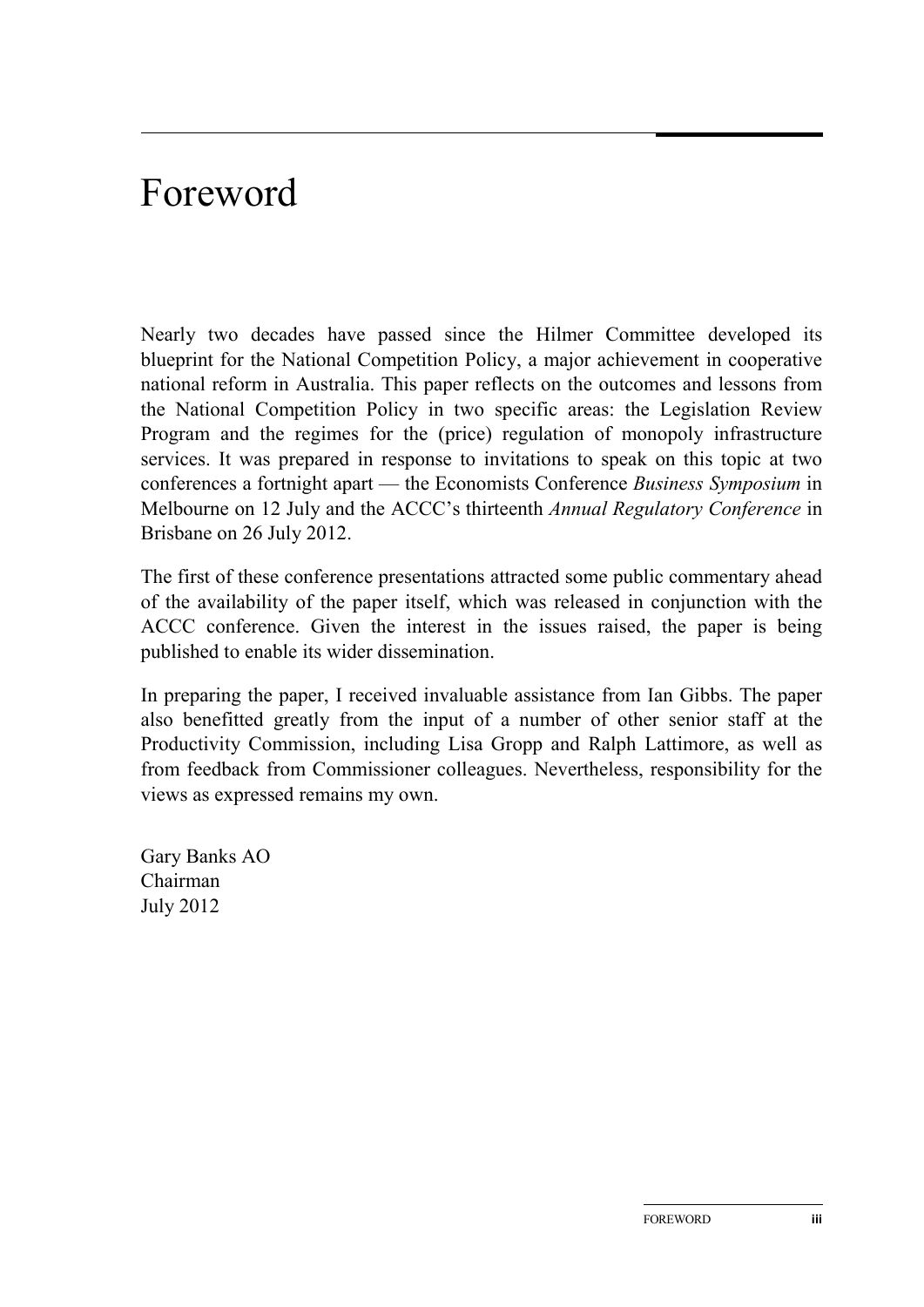# Chairman's Speeches series

| 2012 | <b>Competition Policy's regulatory innovations: quo vadis?</b>                                                                              |
|------|---------------------------------------------------------------------------------------------------------------------------------------------|
|      | Economists Conference Business Symposium, Melbourne, July 2012 and the<br>ACCC Annual Regulatory Conference, Brisbane, July 2012.           |
| 2011 | <b>Successful Reform: Past Lessons, Future Challenges</b>                                                                                   |
|      | Annual Forecasting Conference of the Australian Business Economists, Sydney,<br>December 2010.                                              |
| 2010 | An Economy-wide View: Speeches on Structural Reform                                                                                         |
|      | Selected speeches, 1998-2009, with a foreword by Paul Kelly.                                                                                |
| 2009 | Evidence-based Policy Making: What is it? How do we get it?                                                                                 |
|      | ANU Public Lecture, presented by ANZSOG, Canberra, February 2009.                                                                           |
| 2008 | <b>Industry Policy for a Productive Australia</b>                                                                                           |
|      | Colin Clark Memorial Lecture, Brisbane, August 2008.                                                                                        |
| 2008 | <b>Riding the Third Wave: Some Challenges in National Reform</b><br>Economic and Social Outlook Conference, Melbourne Institute, March 2008 |
| 2006 | <b>Regulation for Australia's Federation in the 21st Century</b>                                                                            |
|      | Economic and Social Outlook Conference, Melbourne Institute,<br>November 2006.                                                              |
| 2005 | <b>Structural Reform Australian-Style: Lessons for Others?</b>                                                                              |
|      | Presentation to the IMF and World Bank, Washington D.C. and to the OECD,                                                                    |

 *Paris, May 2005.*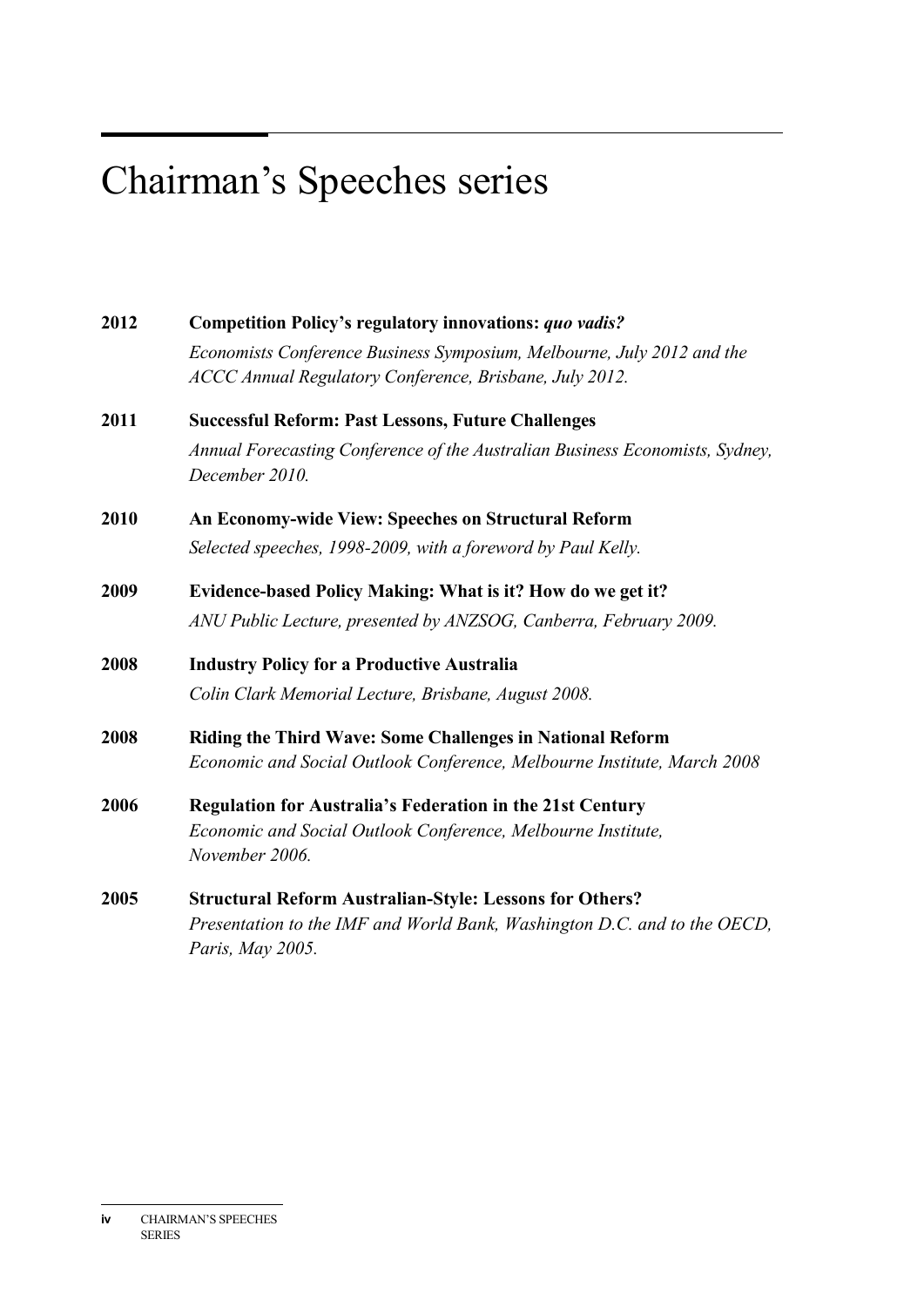## Competition Policy's regulatory innovations: *quo vadis?*

## **Introduction**

The National Competition Policy (NCP) was a landmark achievement in coordinated economic reform across Australia's federation. As the Productivity Commission showed in its 2005 review, the NCP delivered significant, and widely distributed, economic benefits (box 1). Even so, for two of its more innovative regulatory components — the systematic review of anti-competitive regulation and the arrangements for regulating monopoly infrastructure services — there is still much to be done, with some key aspects unresolved.

In the case of anti-competitive regulation, a greater commitment to good regulatory process and review remains fundamental to getting better outcomes. It is achieving this in practice that is proving the hard part. For price regulation of monopoly infrastructure providers, the best way ahead is somewhat less clear. Some of the regulatory regimes that have emerged have proven to be complex and costly. And the clarity of focus of the regulatory endeavour has seemingly diminished.

Moreover, the economic landscape within which these regulatory arrangements now operate is very different from what it was when the NCP was conceived. As well as the implications of a marked shift from public to private provision of infrastructure services, the policy priority has tilted from the need to achieve efficient use of existing assets to the need for efficient investments in new infrastructure to accommodate burgeoning demand.

In this paper, I draw on insights gained from reviews conducted by the Productivity Commission over the past dozen or so years to suggest some ways forward. I also respond along the way to a number of recent criticisms (and some possible misunderstandings) of the Commission's work.

**1**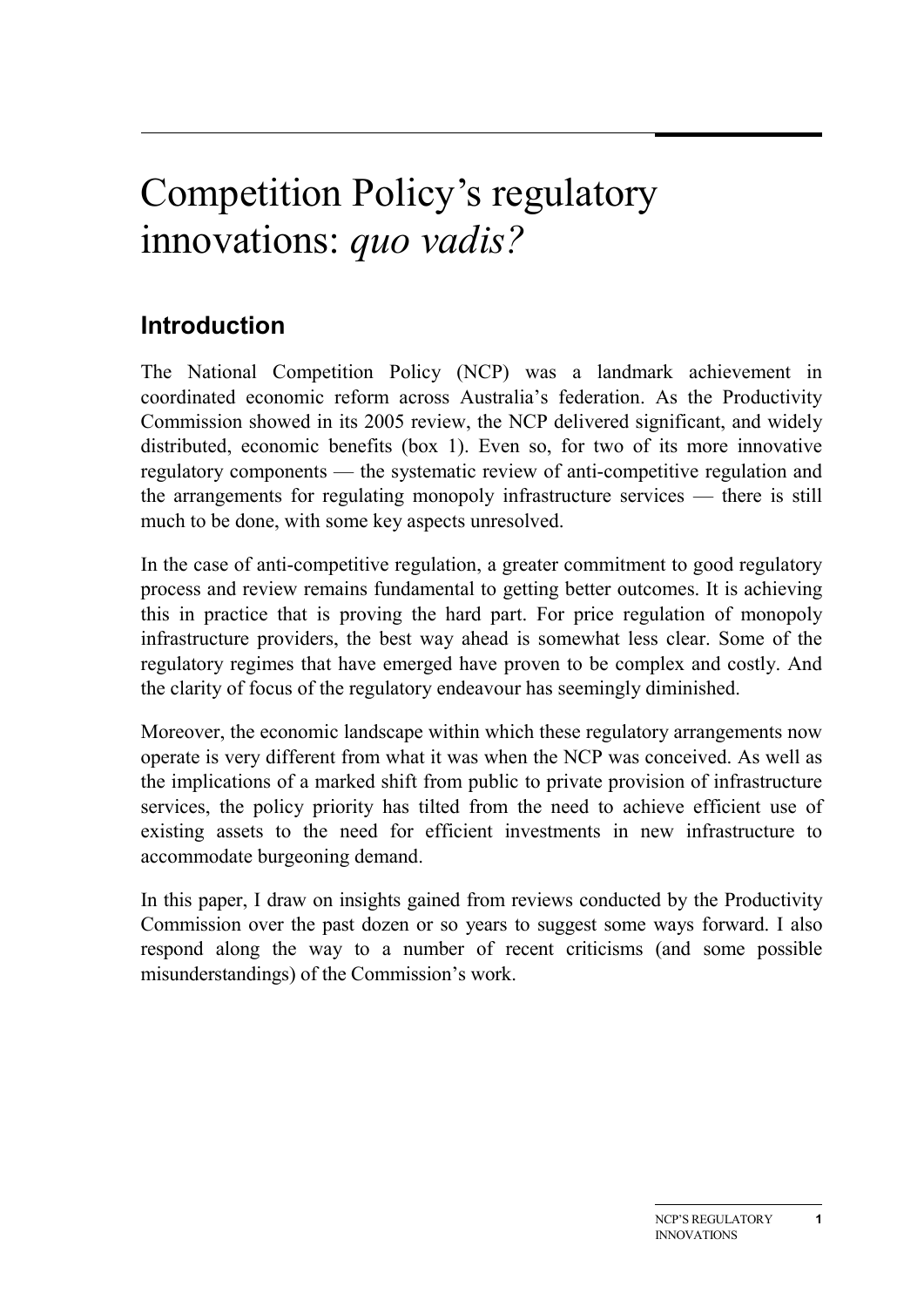#### Box 1 **What** *was* **NCP?**

During the 1970s and 1980s, Australia's economic performance deteriorated markedly, with persistently low growth in productivity and income relative to many other OECD countries. The floating of the dollar in 1983, followed by the winding down of Australia's trade barriers, were the first steps in reversing Australia's economic fortunes. This opening of the economy in turn highlighted the imposts from excessive regulation, restrictive labour and capital markets and inefficient public utilities.

As the domestic reform effort progressed, it became apparent that aspects of Australia's competition policy framework were frustrating better outcomes, including by limiting the scope to create national markets for infrastructure. Based on a blueprint provided by the Hilmer Committee, all Australian Governments agreed to wide-ranging reforms. As well as the extension of the then Trade Practices Act to previously excluded government businesses, these reforms included:

- governance and structural changes to government businesses to make them more commercially focused and exposed to greater competitive pressures (including corporatisation initiatives; the introduction of competitive neutrality requirements; and processes for evaluating the merits of separation of monopoly and contestable service elements)
- regulatory arrangements to guard against overcharging by monopoly infrastructure providers and the introduction of a national access regime to facilitate third party access to 'essential' infrastructure services
- a 'Legislation Review Program' to examine, and where appropriate, amend or rescind, anti-competitive legislation (including in areas such as the professions; statutory agricultural marketing; retailing; transport; and communications).

As well, NCP incorporated previously agreed reform programs in the electricity, gas, road and water sectors. In the electricity sector, for example, these involved various structural, governance, regulatory and pricing initiatives to introduce or boost competition in generation and retailing and to establish the 'National Electricity Market' in the Eastern States.

The package was implemented through a number of intergovernmental agreements. Importantly, these provided for payments from the Australian Government to the States and Territories to 'return' the fiscal dividend from the latter's implementation of agreed reform commitments. Informed by analysis by the Industry Commission (1995) which projected a 5 per cent gain in GDP from NCP's full implementation, some \$5.7 billion of funding was allocated to competition payments over the period 1997-98 to 2005-06.

A subsequent more targeted analysis by the Productivity Commission in 2005 of price and productivity changes in key infrastructure sectors, suggested that reforms in this area alone were likely to have increased GDP by at least 2.5 per cent. Other areas of the economy also experienced lower prices and greater choice for consumers. Gains were realised by low and high income households, and across most regions.

<sup>2</sup> NCP'S REGULATORY INNOVATIONS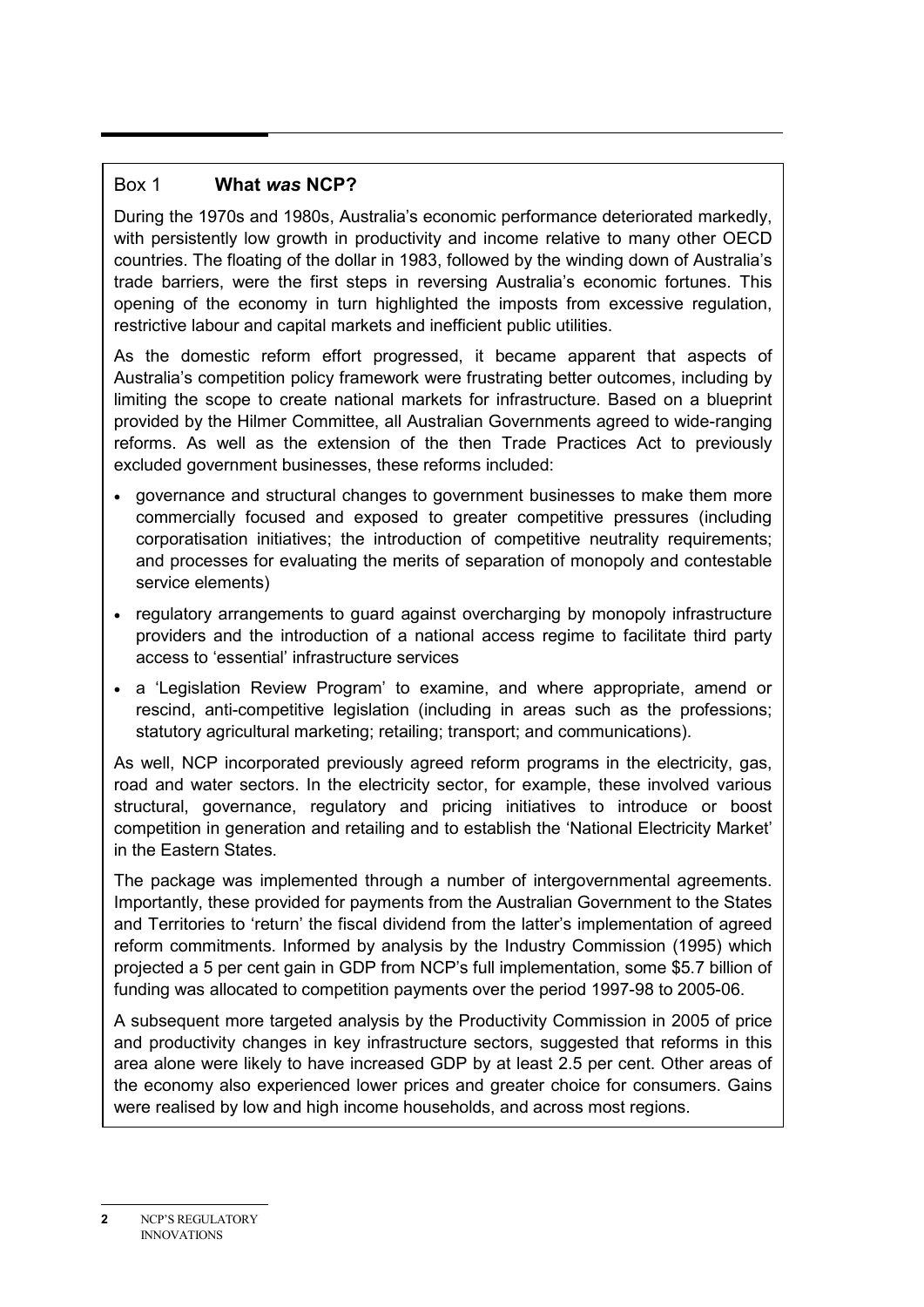### **Progressing the reform of anti-competitive regulation**

Among the most radical, and certainly ambitious, components of the NCP, was the systematic review of legislation across all jurisdictions, based on the principle that any regulation found to restrict competition could be retained (without financial penalty) only if it passed a 'public interest test'.

The ambition of this Legislation Review Program (LRP) is most apparent in its scale, with some 1800 instruments initially scheduled for review within five years. But the LRP was clearly ambitious from a political perspective too. After all, much regulation with anti-competitive effects did not get that way by accident. Typically it had been expressly designed to benefit particular constituencies. However, once in place, such regulatory protections tend to be seen as 'entitlements' and can become politically very hard to withdraw. The NCP's approach to dealing with the well-known political economy asymmetries favouring measures that benefit special interests, was to place on their proponents the onus of proving that retention would be in the public as well as private interest. Introducing such a presumption or default position in favour of competition in itself represented a radical departure from Australia's traditional policy approach.

By the same token, NCP embodied explicit recognition that competition is not an end in itself, but a means of achieving higher living standards through a more productive economy. And it accepted that while income is important to peoples' wellbeing, social and environmental attributes also matter, and may sometimes justify otherwise costly restrictions on competition. However, for the first time, such benefits had to be substantiated explicitly.

While all governments were prepared to sign up to this revolutionary 'competition test' (in part reflecting the significant fiscal dividends at stake) the NCP's architects recognised that effective follow-through would necessitate properly coordinated review processes at the front end and effective implementation monitoring processes at the back end. Guidelines were developed for review processes and governance, with the National Competition Council (NCC) as the umpire on due process and the monitor of progress.

#### **A mixed record**

The Legislation Review Program that commenced in 1995 made considerable inroads into the accumulated stock of anti-competitive regulation, the legacy of decades of flawed or negligent policy-making. Key achievements included reforms to agricultural marketing monopolies — including barley, sugar, eggs and dairy; removal of anti-competitive arrangements in the legal, real estate, dental and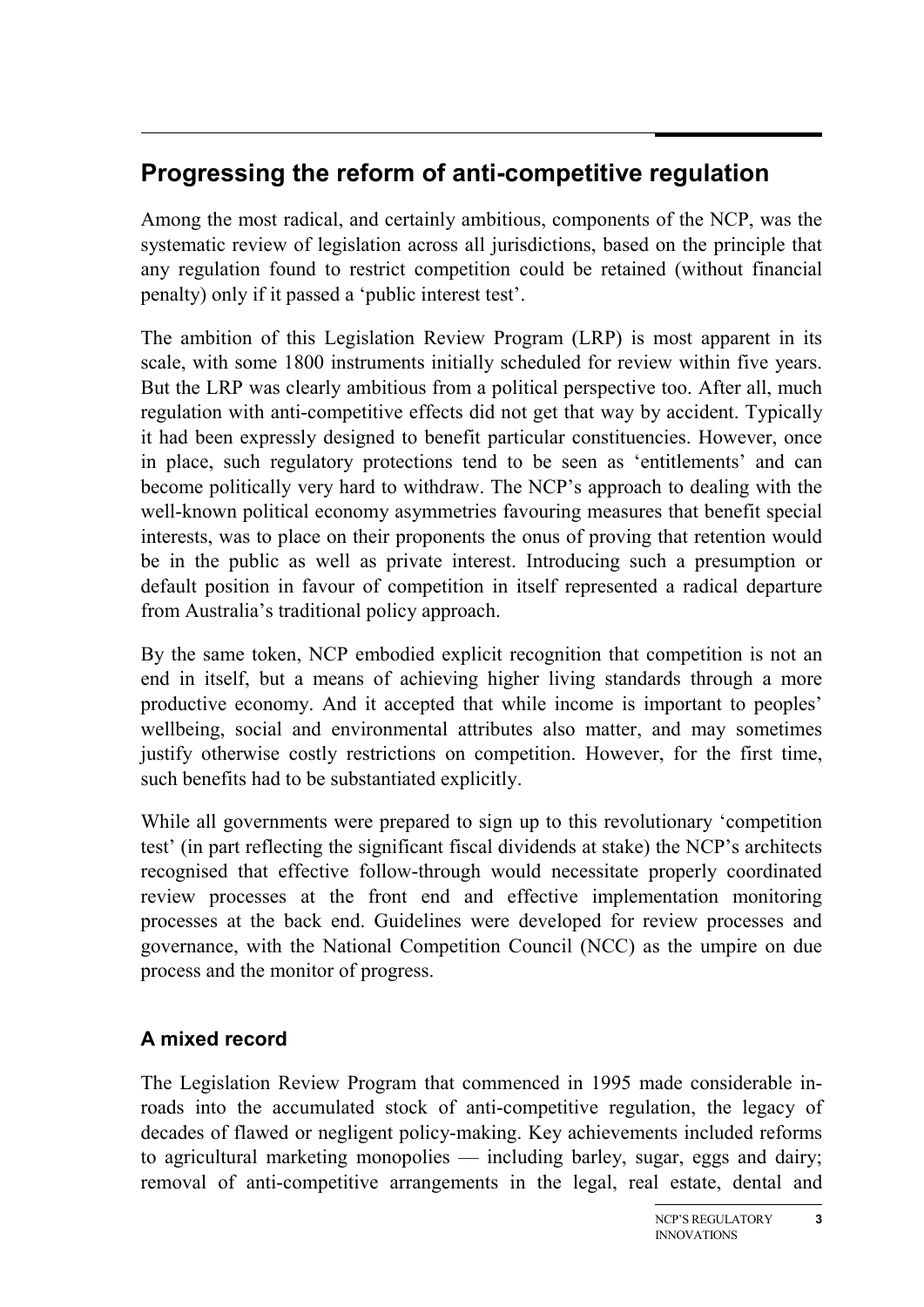veterinary professions among others; liberalisation of retail trading hours in most jurisdictions; rationalisation of the financial system regulatory framework and removal of regulatory barriers to technological innovation in that sector.

Unsurprisingly, this took longer than the five years originally envisaged. Following a review by First Ministers in 2000 that — despite some push-back from within their electorates — endorsed the broad thrust of the Program, it was progressively extended to 2005. Even then, the results fell short of what had been intended at the outset. In its final assessment report in 2005, the NCC identified more than 170 pieces of 'priority' anti-competitive legislation (and 220 in all) where governments had failed to meet their review or implementation obligations.

Among the more prominent regulatory restrictions on that list were those related to wheat export marketing, anti-dumping, pharmacies, compulsory third party and workers compensation insurance, coastal shipping, broadcasting and radio communications, agricultural and veterinary chemicals, the animal and health plant provisions of the Quarantine Act, and aspects of the regulatory framework for postal services. Some have been reviewed since, but others have not.

As an overall assessment of the nominal coverage of the LRP, versus the actions that eventuated, the promise in the former therefore exceeded the realised experience of the latter. Again, this is not surprising, given the ambitious reach of the LRP. Of greater concern were the process deficiencies along the way and the fact that the reform 'strike rate' was lowest for the more significant restrictions.

Some of the decisions to retain anti-competitive regulations were supported by reviews (for example, liquor licencing). But others were contrary to review findings and, as noted, for some there was a failure to hold a review at all. Where reviews were held, their 'quality' (degree of independence, transparency and analytical rigour) was not always commensurate with the significance of the restrictions being examined. Indeed, the NCC (2005) concluded that many of the reviews did not fully meet the NCP's guiding principles.

#### **Good processes, poor outcomes**

Even a quality review proved to be no guarantee of a successful outcome, reaffirming the political and practical difficulties that all governments face in reforming anti-competitive regulations.

The vexed issue of taxi licence restrictions provides one obvious example, with deregulation having been unsuccessfully advocated by a plethora of reviews and studies over many years. The difficulty of finding a politically acceptable or fiscally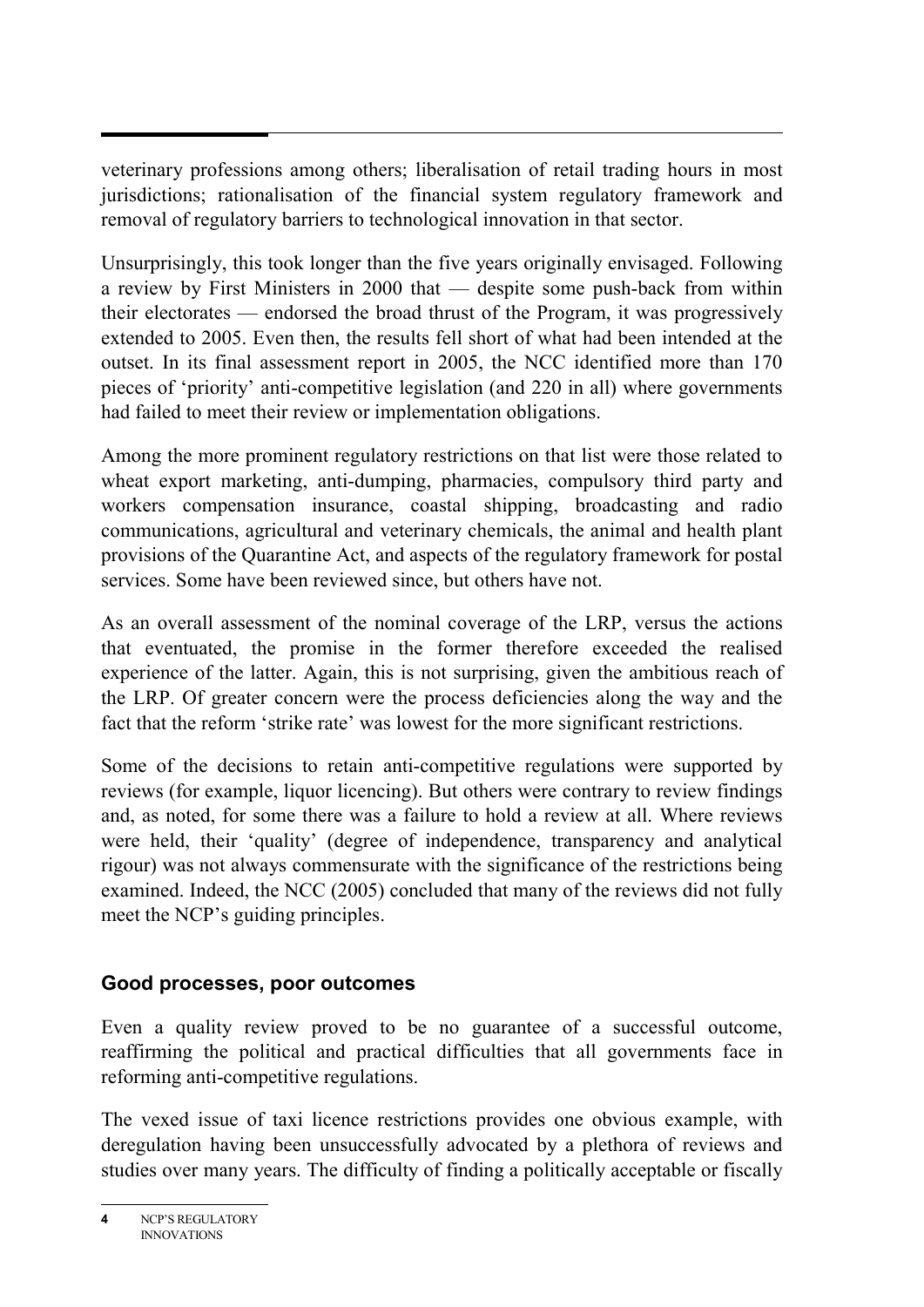viable way of dealing with the loss of licence values for incumbents has proven a particularly hard nut to crack. The current review of the regime in Victoria by Allan Fels is the latest to come up with a way forward, making additional taxi licences available for a set price that would provide a degree of compensation to existing plate holders. But the industry does not appear convinced.

A second, more subtle, example is anti-dumping. Following a decade's postponement, the Productivity Commission was requested to undertake an independent review under LRP rules in 2009. The Commission did not recommend abolition of the regime, notwithstanding its costs, in recognition of the 'system preserving' value of a safeguard on what is widely (if wrongly) perceived to be an unfair trade practice. However, its central recommendation to insert a 'public interest' clause into the statute, as a safety valve for averting certain anomalous outcomes, was rejected (ironically, being a NCP-related review). More problematic though, given that the protectionist devil always lurks in the detail of anti-dumping administration, was the establishment of a Forum to advise on policy implementation comprising mostly import-competing interests. Further, a new review has now been announced to advise, with a view to the pressures currently facing manufacturing, whether anti-dumping should become the province of a dedicated body distinct from Customs.

#### **Some procedural lapses**

In these cases and others — such as the ban on parallel imports of books although restrictions on competition were retained, at least the public had an opportunity through a properly constituted review to understand the trade-offs. And what was ultimately a political (and politically accountable) decision, could be properly informed about the costs as well as the benefits. However, there are other key policy areas where decisions to retain or introduce anti-competitive measures have not adequately met even that test.

#### *Community pharmacy restrictions remain entrenched*

One instance is community pharmacy, a sector integral to Australia's health care system, which has been inordinately successful in retaining the protection of anticompetitive regulations. The most notable of these are the ownership restrictions that preclude supermarkets and other retail chains from operating in-store pharmacies, even if staffed by qualified pharmacists.

The restrictions — which increase the prices of medicines for consumers and the cost of the PBS to taxpayers — were examined as part of a national review under NCP. But that review recommended only limited liberalisation through removing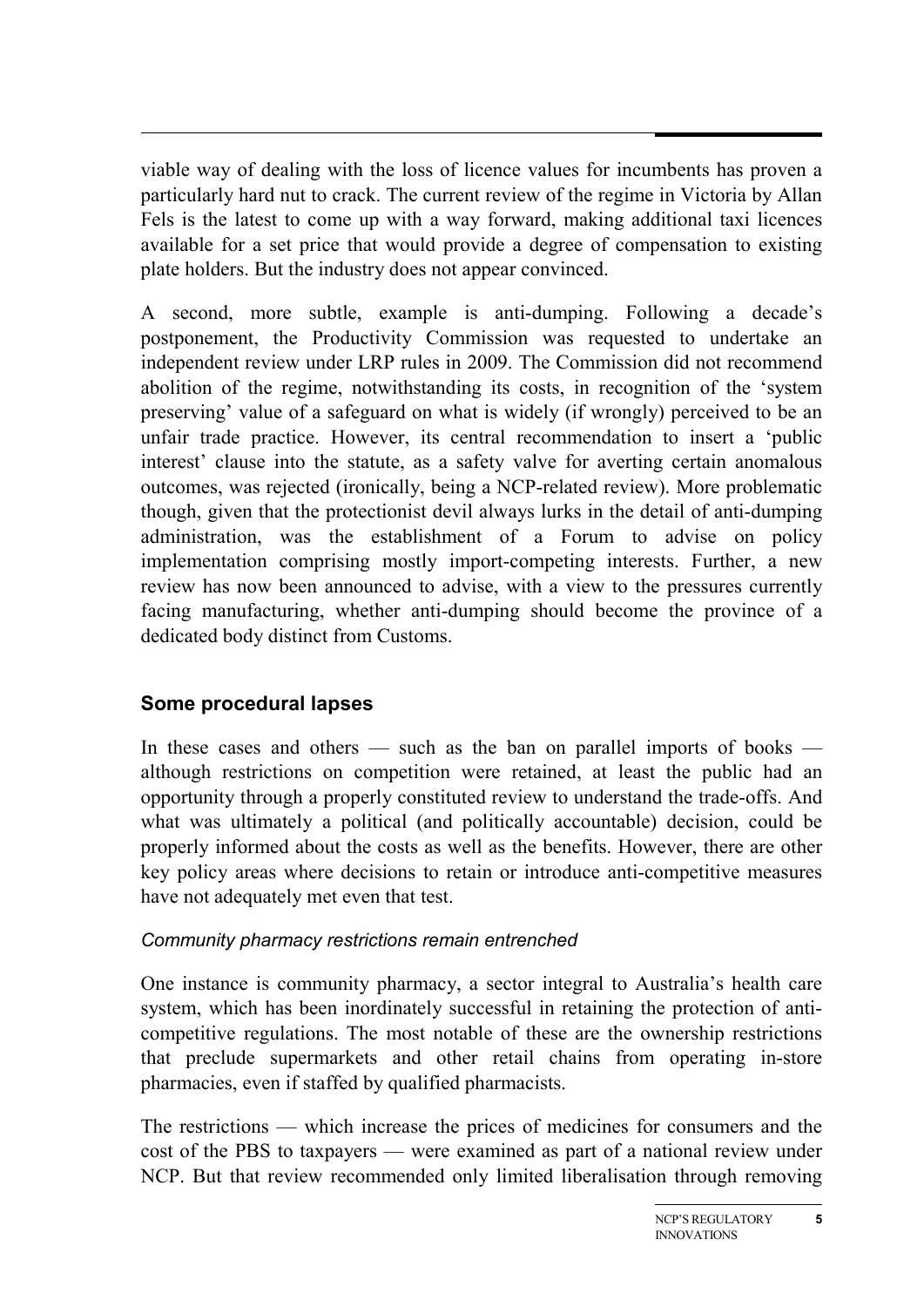restrictions on the number of pharmacies that pharmacists could own, while endorsing the prohibition on anyone else from owning even one. This proposal was subsequently supported by a CoAG Working Group because it was judged that more substantive reform would give rise to excessive adjustment pressures, rather than on the basis that ownership restrictions had any intrinsic merit. Indeed, the Working Group criticised the review for ignoring evidence from other health service areas and from overseas that such ownership restrictions were unnecessary.

But even those limited changes failed to materialise, being withdrawn following a last-minute Prime Ministerial intervention. The NCC (2005) subsequently found that all of the States and Territories had failed to meet their obligations under the Competition Principles Agreement. Notwithstanding heightened competition in some areas since then through the internet, the basic regulatory apparatus remains in place to the ongoing cost of Australia's (ageing) population.

#### *Has coastal shipping gone backwards?*

Cabotage restrictions, which limit competition from foreign flagged vessels with lower labour costs, have long been a feature of transport policy in Australia and other countries as well. These anti-competitive restrictions were listed on the legislation review program, but a review of that kind did not take place. Instead, a 2008 House of Representatives inquiry examined the restrictions from the rather different perspective of 'Rebuilding Australia's coastal shipping industry'.

This has not only led to the introduction of taxation incentives (public subsidies) to encourage investment in Australian ships, but also the replacement of the previous temporary permits with a much more stringent licensing system. Justifying this, the relevant Regulation Impact Statement (RIS) observes:

Over time the provision for coastal trade permits has become a vehicle to subvert the [legislative] preference for Australian licensed operators through a process of regulatory drift that has accelerated in the last decade to allow increased foreign shipping to access the Australian market. (DIT 2011, p. iii)

Such a rationale clearly goes against the current of competition policy and Australia's structural reform efforts over past decades, with the RIS itself acknowledging that the proposed arrangements were 'strictly inconsistent with the Competition Principles Agreement'.

**<sup>6</sup>** NCP'S REGULATORY INNOVATIONS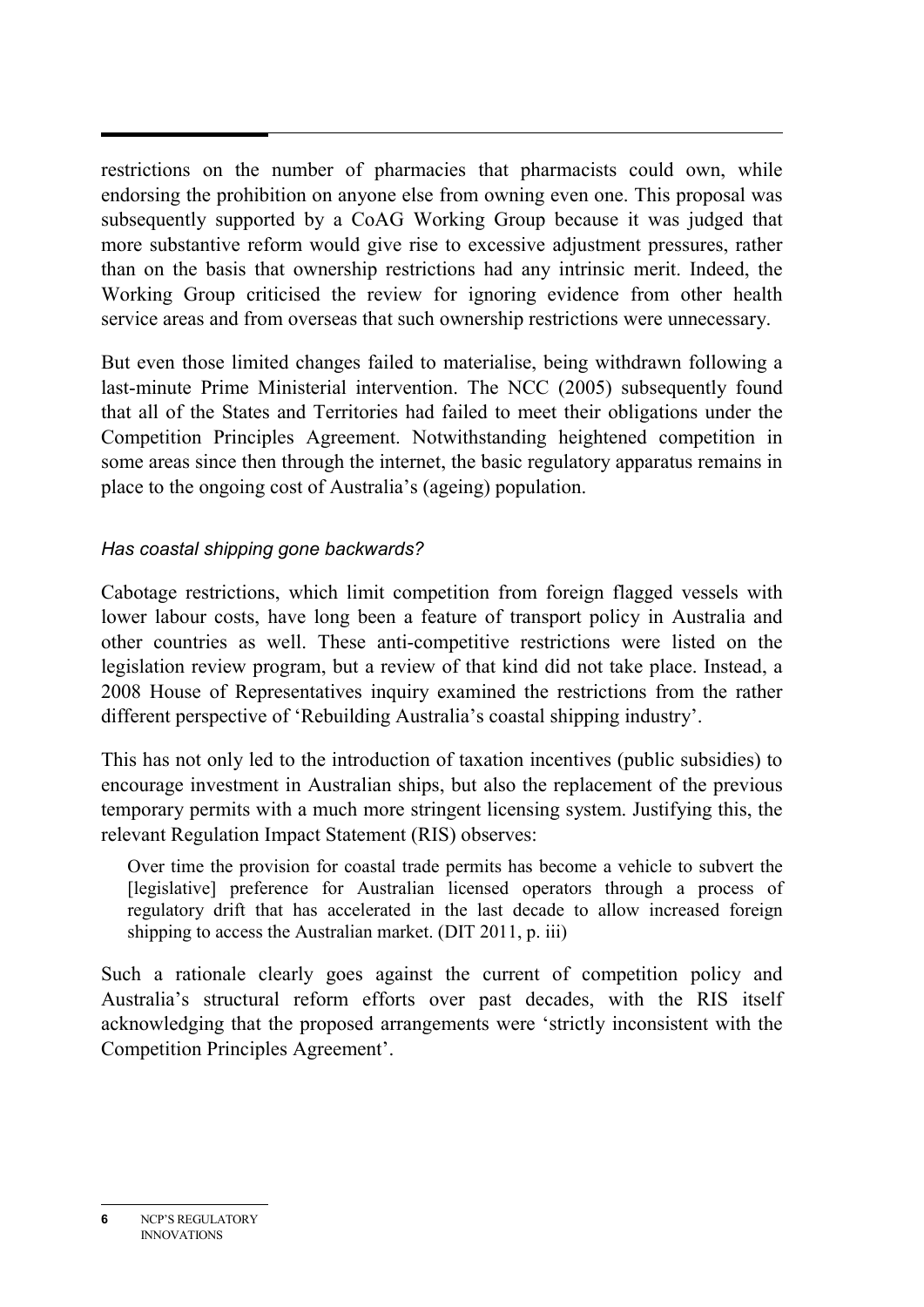#### *The National Broadband Network presents new issues*

A third example is the National Broadband Network (NBN), where multiple competition issues have arisen. This follows a long history of competition problems in the telecommunications sector that illustrate how failure to address structural matters at the right time can leave a costly legacy and pose major challenges for public policy in the future.

In keeping with the Hilmer Committee's advice, in 1995 First Ministers committed their governments to examining the merits of structural separation before privatising public utility monopolies. But no such assessment had taken place when Telstra was privatised with its vertically integrated structure intact. Telecommunications network access has been a contentious and dispute prone area ever since.

The policy framework for the NBN has sought to rectify this particular matter, in moving to a comprehensive, 'open-access' broadband network comprising 'fibre to the home'. However, it also embodies an averaged pricing structure that crosssubsidises households in higher cost (regional) locations. This is contrary to a principle of the NCP that requires cost-based pricing and separately costed and funded 'community service obligations'. Moreover, a recent investigation by the Competitive Neutrality Complaints Office  $-$  a creature of the NCP designed to ensure that government businesses operate on a level footing with the private sector ─ found that NBN Co. was potentially in breach of the NCP's 'competitive neutrality' requirements relating to its targeted rate of return (AGCNCO 2011).

Various restrictions on competing broadband services have raised further issues. The ACCC has accepted an undertaking and 'migration plan' from Telstra which, in return for payments from NBN Co., provides for the progressive disconnection of customers from Telstra's copper network and their transfer to the NBN. Telstra will also cease to supply broadband services via its hybrid fibre coaxial network. The ACCC has also just released a determination authorising a similar disconnection and migration agreement between NBN Co. and SingTel Optus. Total payments by NBN Co. under the two agreements are expected to amount to \$10 billion in posttax, net present value terms.

The ACCC's authorisations of these agreements have involved a range of considerations about potential costs versus benefits into the future, made in the context of the Government's commitment to rolling out the new network and 'unscrambling the Telstra structural egg' for its potential retail competition benefits. But the superiority on cost-benefit grounds of the underlying approach to delivering broadband services remains to be publicly verified.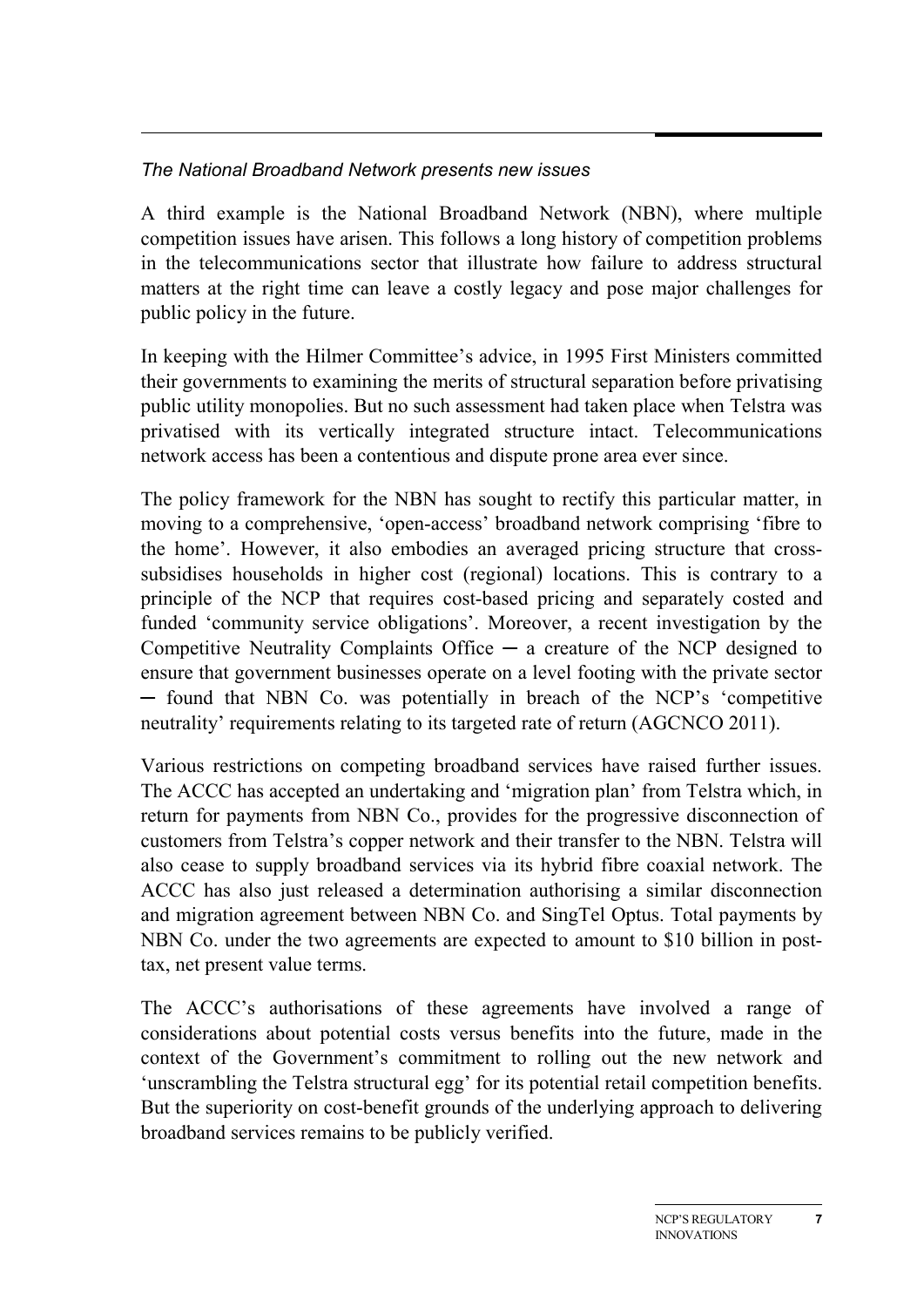#### **And what about labour markets?**

The reach of the NCP encompassed various kinds of occupational licencing, including self-regulation by the professions — which, as Graeme Samuel (2004) observed, is potentially open to abuse at consumers' expense. However, only some of these licencing regimes were subjected to a review.

Industrial relations regulation has generally been regarded as falling outside the purview of competition policy altogether and, secondary boycotts aside, union activities are largely exempt from the anti-competitive conduct provisions of the Competition and Consumer Act. The basis for this has been that labour markets are more complex than product markets and involve a significant human dimension. And these points are correct. But are they good reasons for foregoing scrutiny of whether the benefits of particular restrictions on competition and other regulatory measures in the labour market exceed the costs and, where they do, whether they are the best way of achieving those benefits?

This question is significant because of the pervasiveness of these regulations across the economy and their influence on the ability of enterprises to innovate and adapt to market opportunities and pressures. Also, the industrial landscape today is considerably evolved from what it was a few decades ago — and far removed from the 'dark satanic mills' of the early industrial era. Competition among firms is much greater, most production is technologically more sophisticated and 'human capital' is generally seen as key to competitive performance. Moreover, general social safety nets and government support mechanisms have become well developed.

Ensuring that people are treated fairly in workplaces must remain a central concern. However, any trade-offs with productivity or competitiveness that may be associated with specific regulatory instruments need to be carefully considered and re-assessed over time. After all, productivity gains provide the only sustainable source of higher wages and job security for workers.

In the Commission's recent report on the Retail Industry  $-$  an industry under heightened market pressure — questions were raised about whether the balance had shifted unduly in areas such as the 'better off overall test', 'individual flexibility agreements' and 'penalty rates of pay'. The Commission recommended that those matters, which have relevance well beyond the retail sector, be assessed as part of the wider 'post-implementation review' of the Fair Work Act (taking place in lieu of an initial regulation impact statement).

The review's findings have been submitted to the Government, which has indicated that it will respond shortly. How this all plays out in the short and long terms remains to be seen. However, the Productivity Commission's current review of the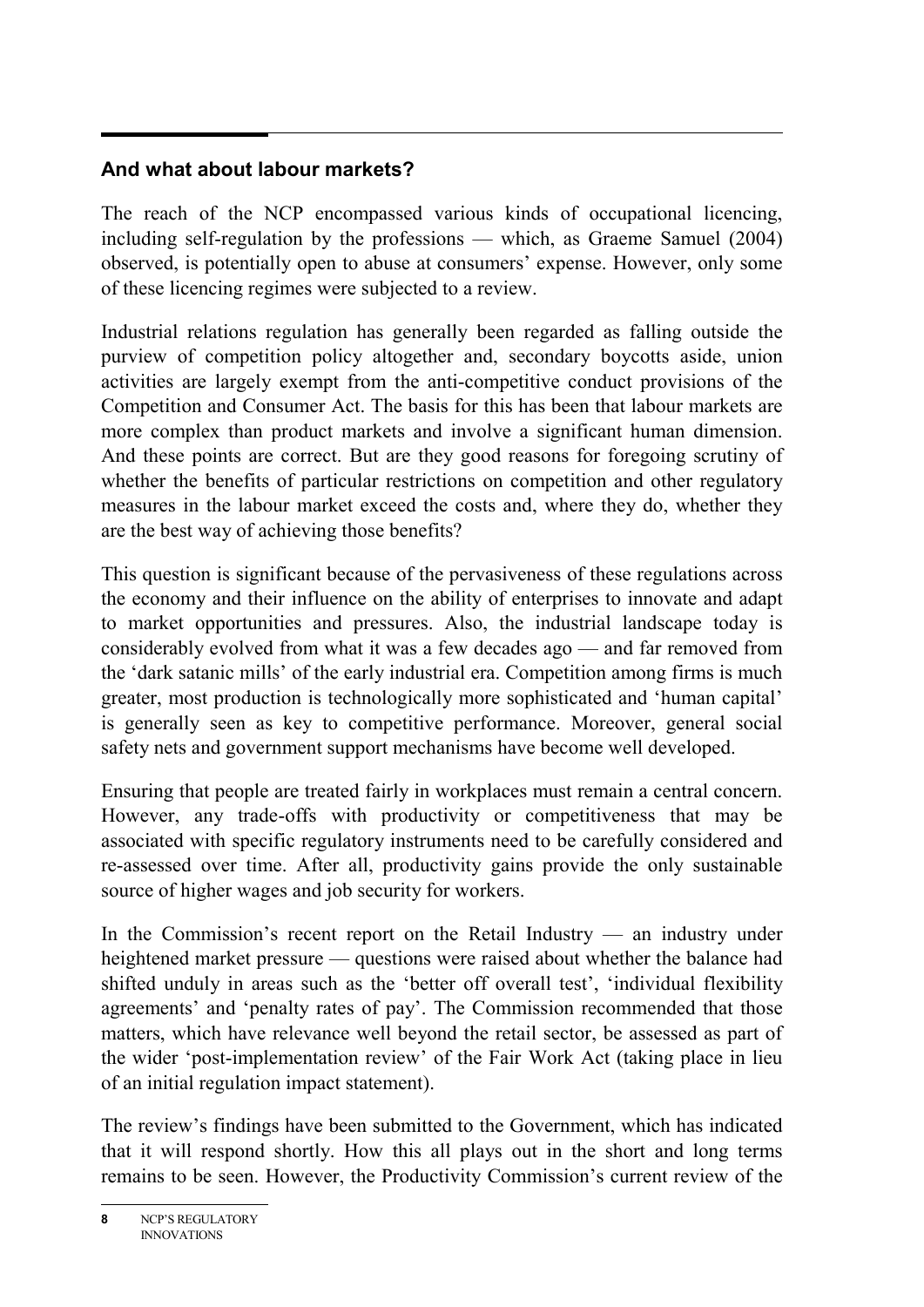default arrangements under Awards for allocating superannuation contributions, which have favoured the nomination of 'industry funds', would suggest that anticompetitive restrictions in the labour arena, as elsewhere, can be difficult to justify on public interest grounds. The Commission's interim assessment of those particular arrangements is that they need to be opened up in the best interests of employees.

#### **Better regulatory processes would bring dividends**

That changes to industrial relations regulation have (traditionally) avoided even the requirements of a regulation impact statement is perhaps the most notable instance of a more general struggle to entrench 'good regulatory process'. Ongoing process deficiencies will have inevitably allowed new regulatory initiatives with unjustified anti-competitive dimensions to become added to the stock of those that were not adequately dealt with under the NCP.

While it is vital that we continue to find better ways of quality-controlling the flow of regulation, there is also potential to reap sizeable benefits by periodically reviewing the stock. As the Commission argued in its recent report *Identifying and Evaluating Regulatory Reforms*, a second wave of reviews of the kind undertaken under the National Competition Policy was anticipated in the NCP agreement itself, and would be timely. This time round, it should target those regulations involving more significant restrictions on competition and more significant potential impacts. It would need to include the 'leftovers' from the first Legislation Review Program, as well as regulations introduced since then.

## **Regulating monopoly infrastructure**

The importance of efficient, affordable and reliable infrastructure services for productivity and economic growth, and to meet various social and environmental objectives, has been widely documented. So too has the challenge of addressing current and prospective gaps in Australia's infrastructure — most recently in a report by the Bureau of Resource and Energy Economics on bulk commodity exports.

#### **Just one of several policy dimensions**

The range of issues relevant to future infrastructure policy were synthesised in a recent Commission submission to Infrastructure Australia (box 2). A particularly important requirement where public provision or funding is involved is to entrench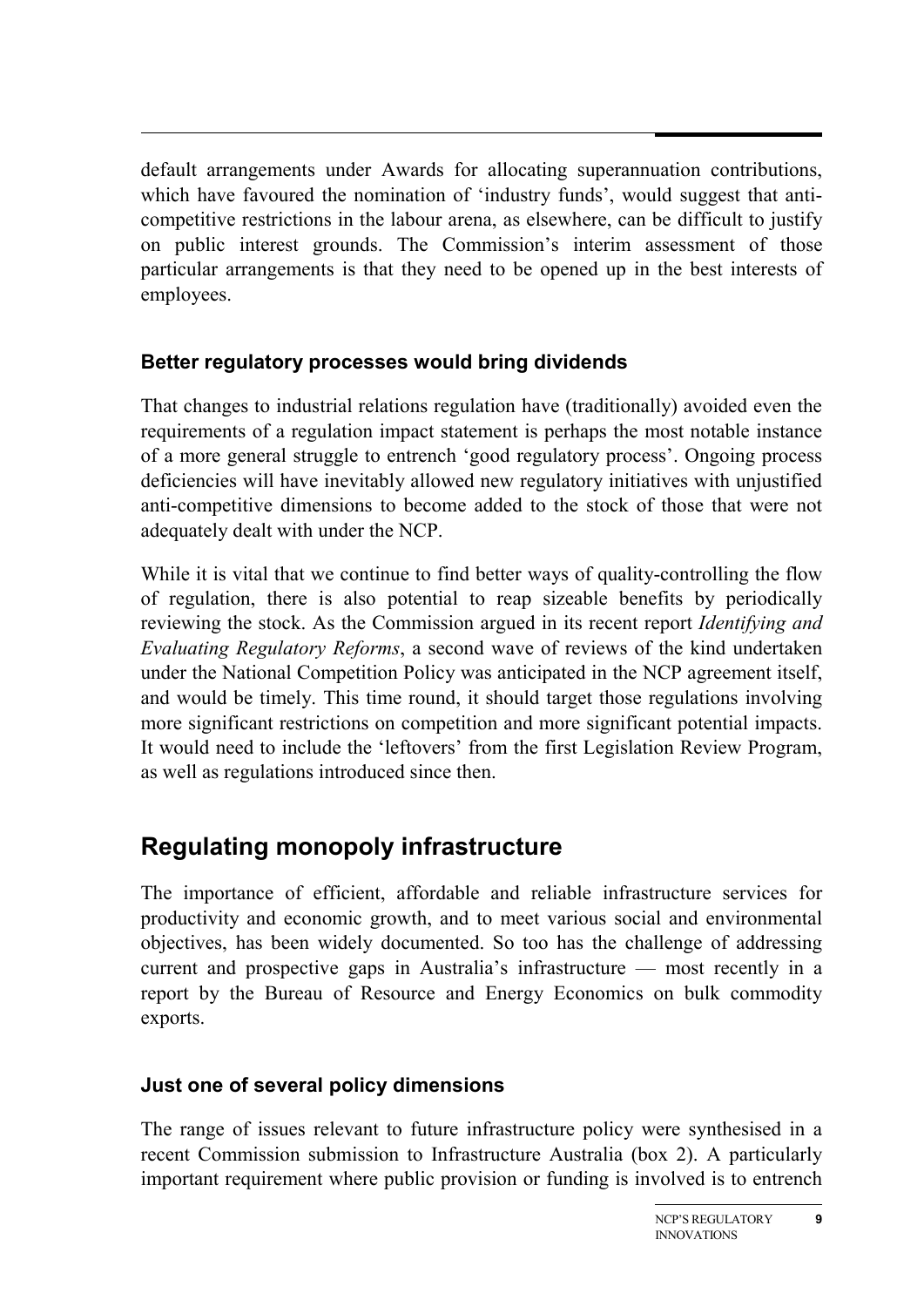more rigorous cost-benefit analysis in the decision-making process. Where private entities are considering investing large sums of money in infrastructure, their decisions will generally be based on a hard-headed assessment of the costs and revenue streams, and of the attendant risks. Yet despite experiences like the Ord River Dam and the Alice Springs to Darwin railway, governments continue to base decisions on 'vision' or to achieve goals that are not subjected to rigorous, publicly tested analysis. A recent example of the latter is documented in the Commission's report on urban water, where we calculated that inefficiencies in the desalination plant options adopted in Melbourne and Perth could collectively cost consumers as much as \$4.2 billion over a twenty year period.

#### Box 2 **The infrastructure policy agenda is broad**

The Commission's work in the infrastructure area over the past 20 years has highlighted a range of policy and regulatory requirements for good outcomes. These requirements — as they apply to public provision, private provision and the interface between the two — are spelt out in the Commission's submission to Infrastructure Australia's National Infrastructure Audit (PC 2008). They include the need:

- for clear objectives focused on enhancing efficiency
- to improve the governance and institutional arrangements shaping the activities of Government Trading Enterprises
- to further unwind under-pricing and non-cost reflective pricing of certain publicly provided infrastructure services
- to underpin public funding of infrastructure with more rigorous cost-benefit analysis
- for 'investment friendly' price and other regulation of privately provided infrastructure
- for resolution of some outstanding structural (vertical and horizontal integration) issues
- to recognise and address the challenges in getting public-private infrastructure partnerships 'right', particularly risk allocation and ensuring sufficient competition among potential private sector partners
- to take account of the impacts of policies in other parts of the economy.

The choice between public and private provision is itself a key issue. In the past, ownership has been viewed, including by the Commission, as secondary to promoting competition. However, evidence has been accumulating that public ownership can be a significant drag on performance. Cost under-recovery remains widespread, and government interference in decision-making can create inefficiencies in service delivery and misallocation of investment. In the words of the NSW price regulator, 'In our experience, improving efficiency is only one objective and driver of performance in government businesses, and may not be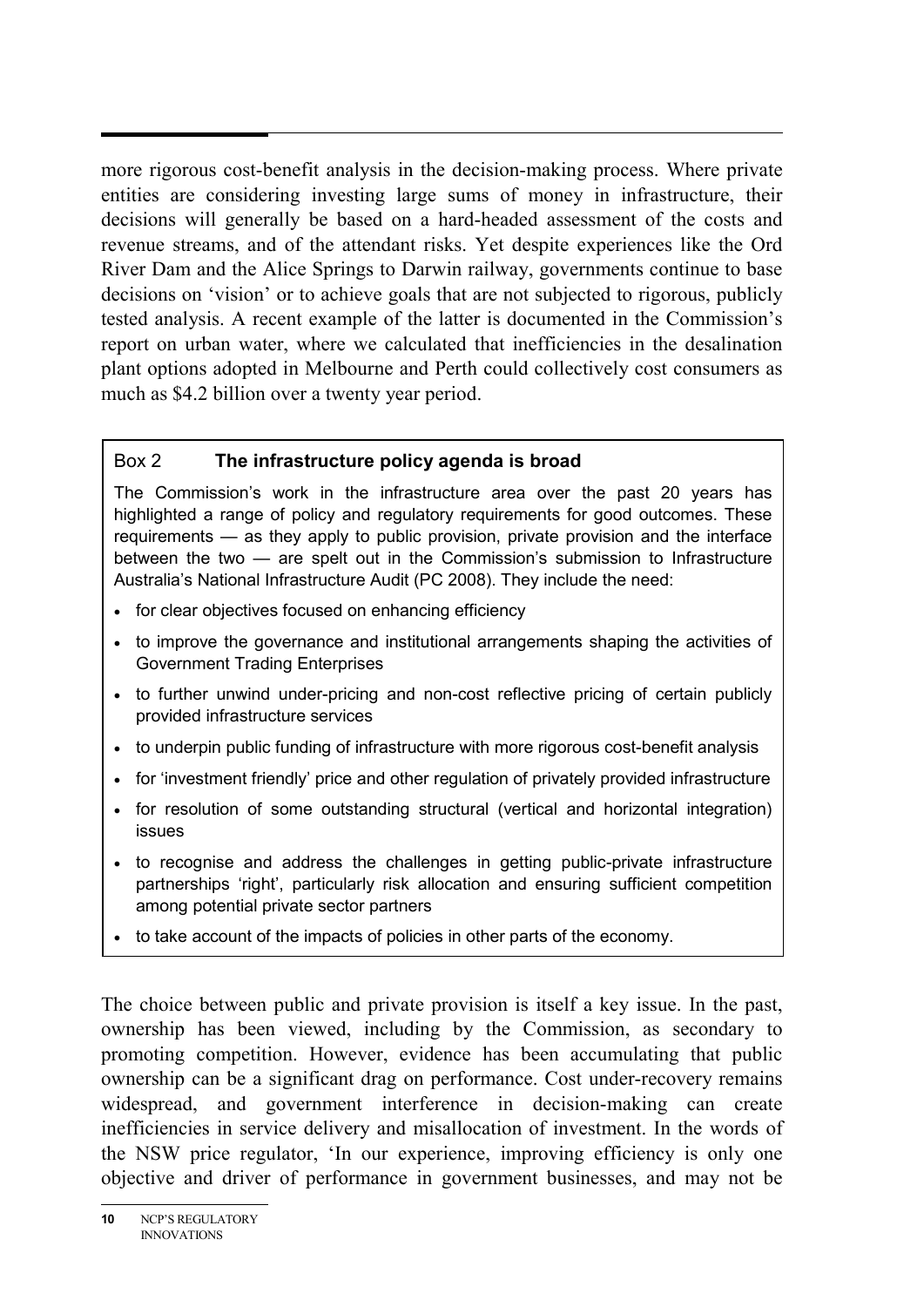necessarily the most important' (Cox 2011, p. 15). So while the case for privatisation should continue to depend on the specific circumstances, the starting question now should be 'why not' rather than 'why', akin to the reverse onus of proof under the NCP.

In short, getting it right on infrastructure involves more extensive policy territory than the regulatory arrangements for monopoly providers. And while regulation has an important role to play, it is equally important that the rationale for regulating is cogent and that regulation can achieve its goal in cost-effective ways.

#### **The rationale for price regulation (revisited)**

The Hilmer Committee was clear that the primary reason for regulating monopoly infrastructure services is to prevent the exploitation of market power in ways damaging to efficient outcomes. In simple economic terminology, efficiency is synonymous with minimising 'deadweight losses' — thereby maximising contributions of infrastructure to national income (or aggregate living standards).

The potential deadweight losses from monopoly power have both static and dynamic dimensions, however, such that the efficiency goal for price regulation is multi-faceted. It requires price levels and structures that will (a) encourage efficient use and delivery of monopoly services, while (b) also encouraging efficiency in the nature and timing of investments — both for the monopoly services and in related markets.

While this is clearly a very challenging goal, and one that can never be perfectly realised, the Productivity Commission has successfully recommended having an objects clause inserted in several pieces of generic and industry legislation that at least spells out the key dimensions of the regulator's task in seeking to enhance efficiency. It has also successfully advocated the inclusion of a number of pricing principles that would promote efficiency. And it has recommended against price regulation in particular circumstances where it found little potential for misuse of market power and saw price regulation posing risks to investment (for example, airports).

Against this backdrop, the ACCC has recently suggested that the pursuit of allocative efficiency that results in excessive prices is not politically viable, and that public utility regulators do not in practice have it as their primary goal (Sims 2012, Biggar 2011). Moreover, regulators' apparent concern for 'fair' and stable prices over time and their aversion to discriminatory pricing structures, is seen to have a theoretical justification in the need for regulators to devise what amounts to implicit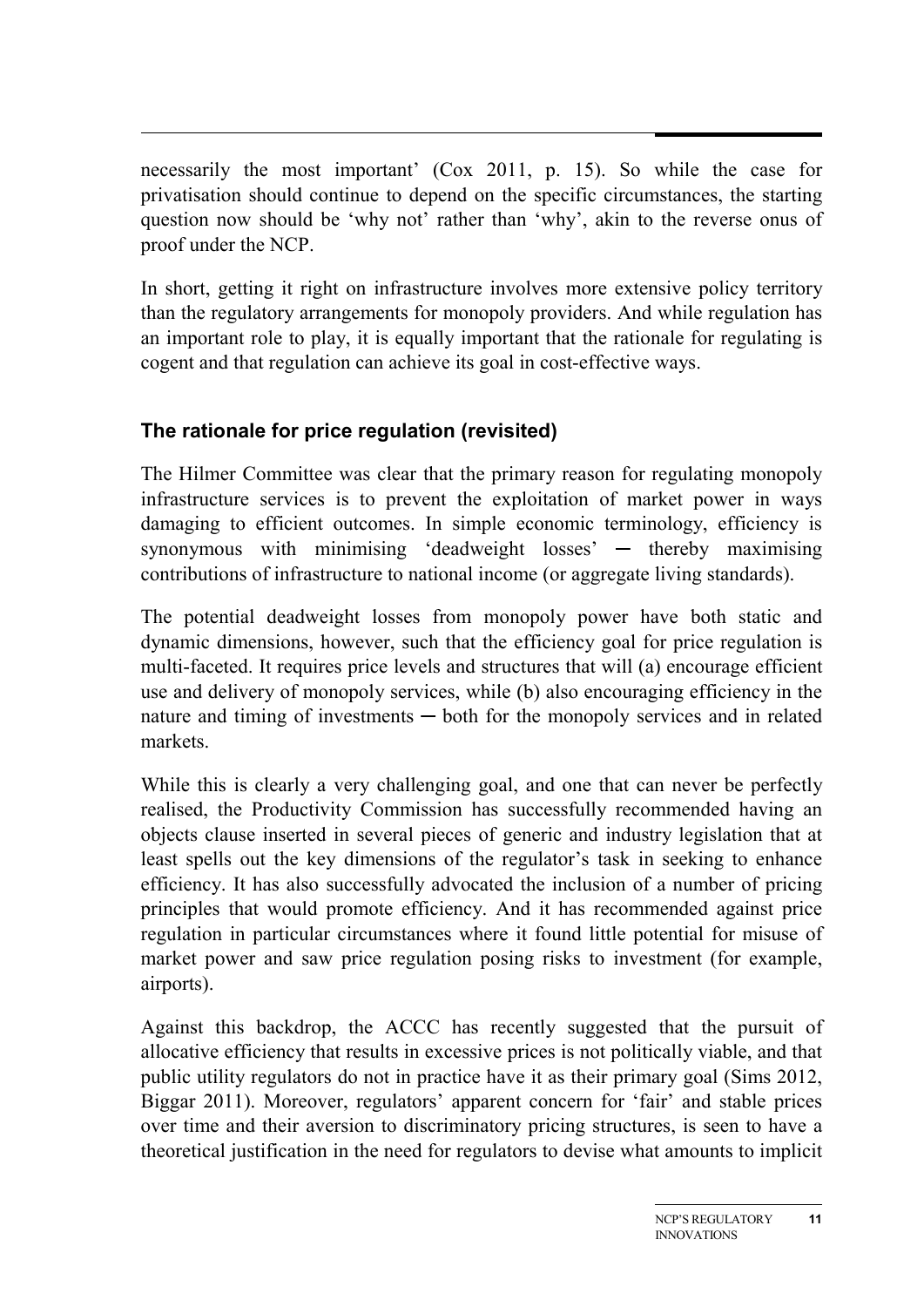long-term contracts between facility owners and customers that avert the risk to the latter of the 'hold up' of their (sunk) investments by the former.

The proposition that the risk of downstream 'hold up' constitutes the main rationale for price regulation of monopoly infrastructure services, rather than being part of the broader efficiency case advocated by the Productivity Commission (and most economists), raises a number of issues.

- One is why potential downstream investors in such assets could not enter into long term contracts with facility owners themselves. The contention is that this is defeated by transactions costs, but there is evidence to the contrary. For example, in the gas sector, foundation contracts between pipeline developers and their customers are commonplace.
- While transactions costs might loom large for small players in downstream markets, their investments are likely to be commensurately small as well.
- In practice, (strategic) 'hold up' behaviour does not appear prevalent, relative to more straightforward monopoly pricing though time. The greater risk is that rents will be dissipated through rent seeking or productive inefficiency, both of which are part of the conventional rationale for regulation.

More generally, while the possibility of efficiency losses from downstream 'hold up' cannot be ignored, it constitutes only one of a number of investment effects that need to be considered in making a case for price regulation. Indeed a partial focus on the downstream investor could itself become a source of problems by neglecting the need for regulators to avoid 'chilling' infrastructure service investment upstream, thus compromising the provision of essential services in the long term.

#### *Distributional motivations*

The act of constraining prices to limit monopoly rents will transfer income from the service provider to users of the service and ultimately to consumers. Hence, soundly-based price regulation has the potential to simultaneously improve both efficiency and distributional outcomes (limiting 'price gouging'). Viewed in these terms, the NCP's focus on promoting efficiency should not be seen as contrary to distributional goals.

This is not to deny the potential value of further analysis of the interplay between efficiency and distribution and its implications for regulatory policy. More explicit recognition that price regulation should not be blind to where monopoly rents finish up might also be warranted.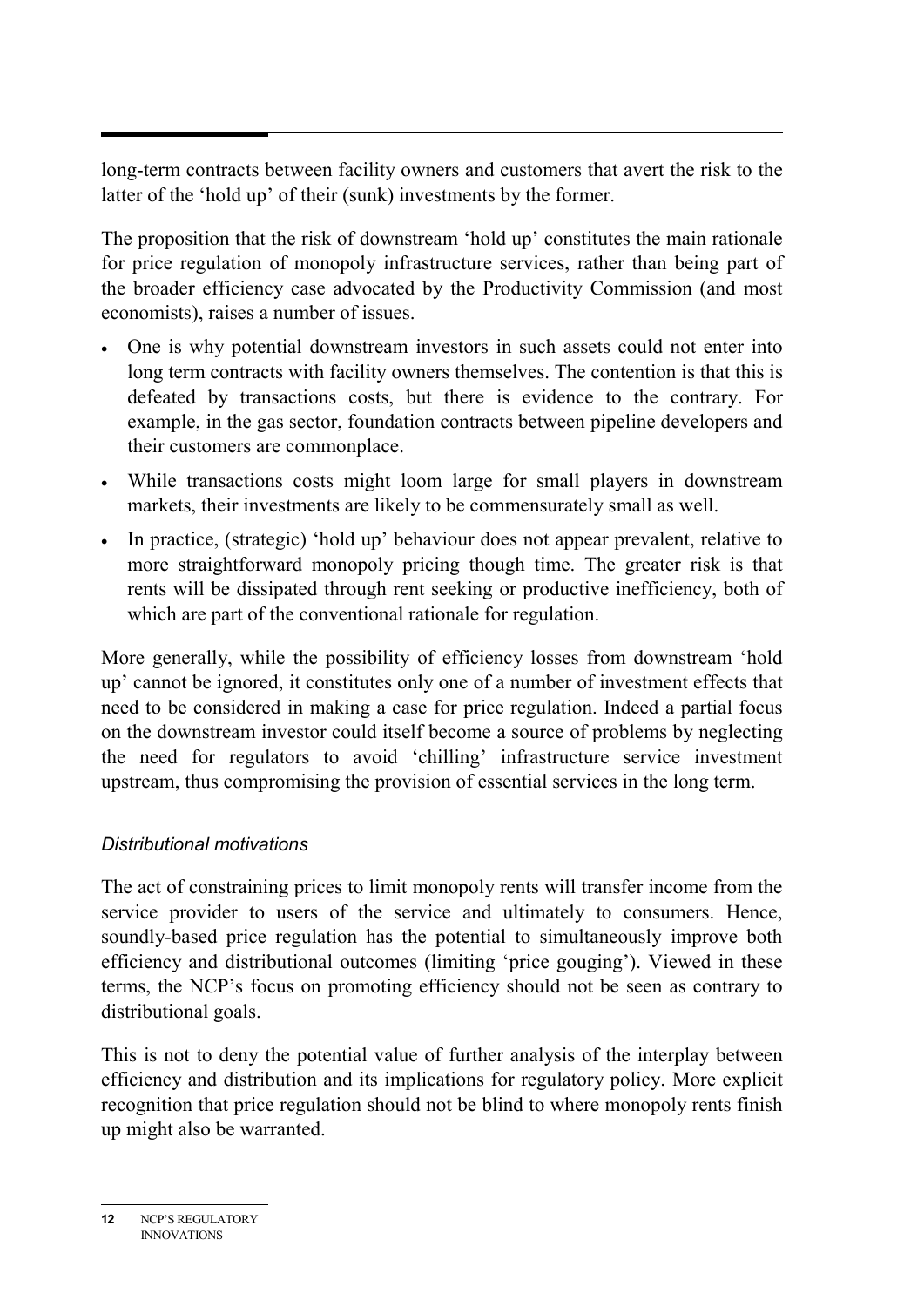But this needs to be distinguished from using price regulation as a more proactive tool to assist disadvantaged consumers; in effect extending the reach of regulation to address a matter (disadvantage) that is not contingent on the basis for that regulation (market power). This would further complicate an already complex regulatory calculus, with a range of new considerations relating to the incidence of prices on household income and wealth and the interaction with other redistributive mechanisms — and with no guarantee of better distributive outcomes. For example, if disadvantaged consumers presume that retail price caps on default services signal a good deal, they may be discouraged from switching to cheaper unregulated services. Accordingly, assistance to such consumers will almost always be best provided through measures targeted at income, such as hardship policies or utility allowances, rather than through regulated prices.

#### *'Does it really matter?'*

This latest debate about the rationale for regulating monopoly infrastructure providers is not simply a case of 'economists at three paces' with little practical consequence. Robust, clearly articulated rationales are fundamental to good policy and regulatory practice, and thereby to good outcomes for the community. As well as leading to inappropriate decisions on when to regulate, getting it wrong on rationales or objectives could also skew interventions in ways that would reduce rather than enhance community well-being.

Any notion that rationales for price regulation should be revised to better accord with regulatory practice, would turn the purpose of policy making on its head. The right approach is to start with what should happen  $-$  informed by actual market  $behavior$  — then determine the regulatory practice that accords with that and, finally, take steps to ensure that this is followed through.

#### **Regulation brings its own problems and costs**

#### *High transactions costs come with the 'territory'*

If there is one thing that all parties can agree on, it is that the process of regulating prices for major infrastructure services has been time-consuming, legalistic and expensive. The stand-out example is electricity, where the decision documentation for Victorian distributors grew from 400 to over 1800 pages in the decade to 2010. The Chairman of the Essential Services Commission has observed that, if all of the supporting paperwork were accounted for, he would 'not be remotely surprised if the geometric growth rate was something closer to a factor of ten' (Ben-David 2012).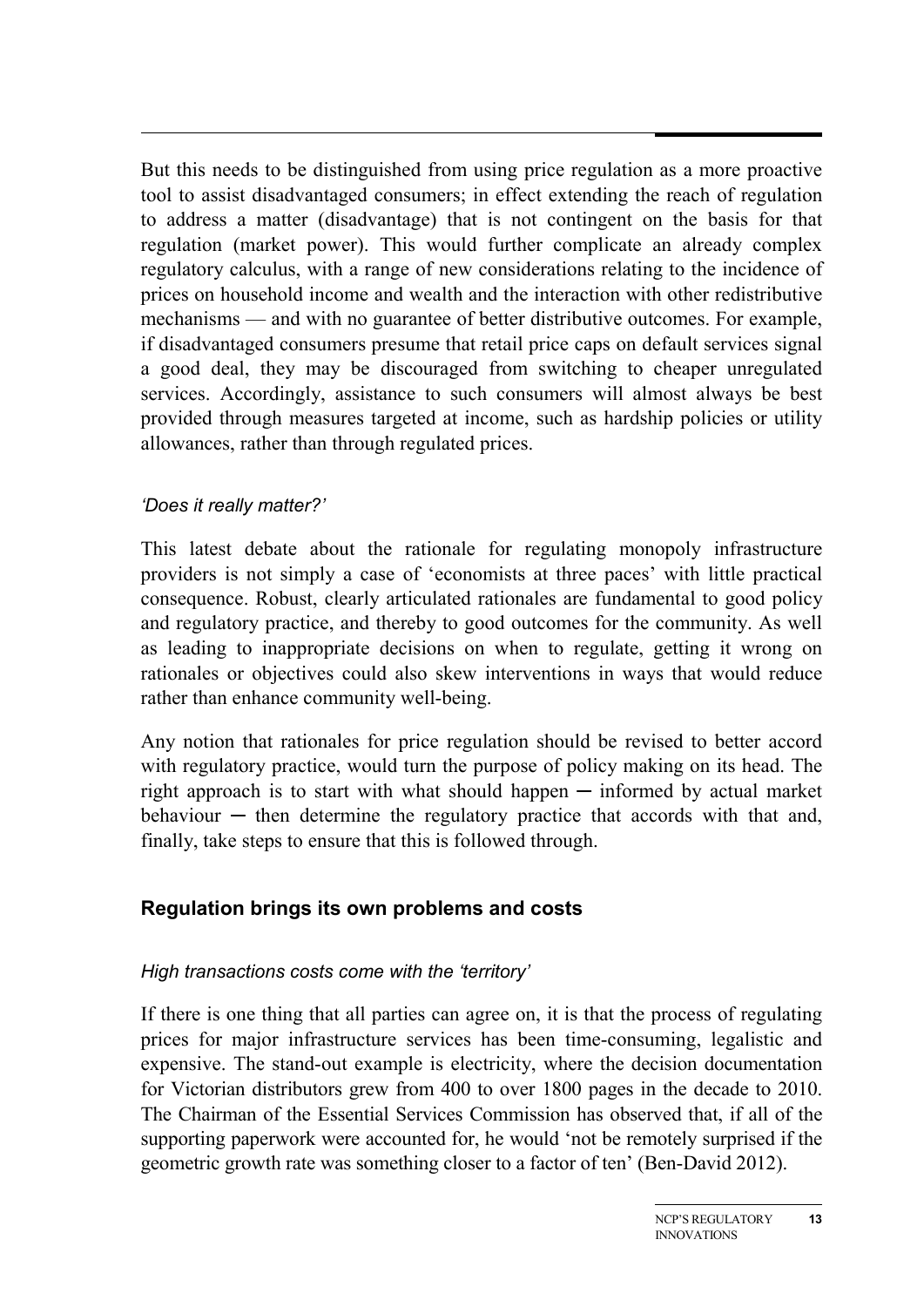Sometimes transactions costs can be inflated by inappropriate or overly intrusive regulatory approaches. For example, IPART currently sets 66 miscellaneous fees for Hunter Water, many of which are small and would apply only to a few customers. In its recent urban water inquiry, the Commission found that although there are unlikely to be efficiency gains from such micromanagement, the practice requires a large amount of information to be passed between the regulator and utilities.

But for the most part, high transactions costs are an unavoidable consequence of the decision to regulate. The complexity of the issues, and for access regulation the abrogation of property rights involved, mean that the need for thorough analysis is a given. This also suggests that efforts to streamline processes in the cause of reducing transactions costs carry the risk of introducing costs of their own.

Establishing precedents to guide the operation of new regulatory regimes can be resource and time intensive. And decisions that are a long time in the making are not necessarily bad ones. Getting some of the lengthy Part IIIA cases right may well have been worth the wait, and an illustration of the value of a robust appeals system. That said, it would be reasonable to anticipate some stabilisation, if not reduction, of decision-making costs and time frames over time. So the growing procedural burden in the electricity sector is a legitimate cause for concern.

#### *Regulated pricing regimes involve compromises and inevitable errors*

The difficulties of devising regulatory pricing regimes that improve on unregulated outcomes are widely recognised, but sometimes underestimated.

Part of the problem is that regulators are trying to juggle multiple objectives that are sometimes conflicting and not prioritised. They sometimes also have to deal with externally-imposed constraints. For example, despite the widespread installation of smart meters, the Victorian Government has introduced a moratorium on time-ofuse pricing. Pricing and investment can also be affected by externally-imposed requirements on the means of supply (such as a preference for desalination plants); by legislated service reliability standards; and by environmental standards.

But the very fact of exposure to price regulation — and the uncertainties this creates — can in itself deter investment. This is the flipside of the 'hold up' rationale for regulation, with the regulator rather than the monopolist posing the threat to investment.

Moreover, 'errors' in the balance of regulated prices are unavoidable. Being armslength from the business, regulators can never know as much as their 'clients'. They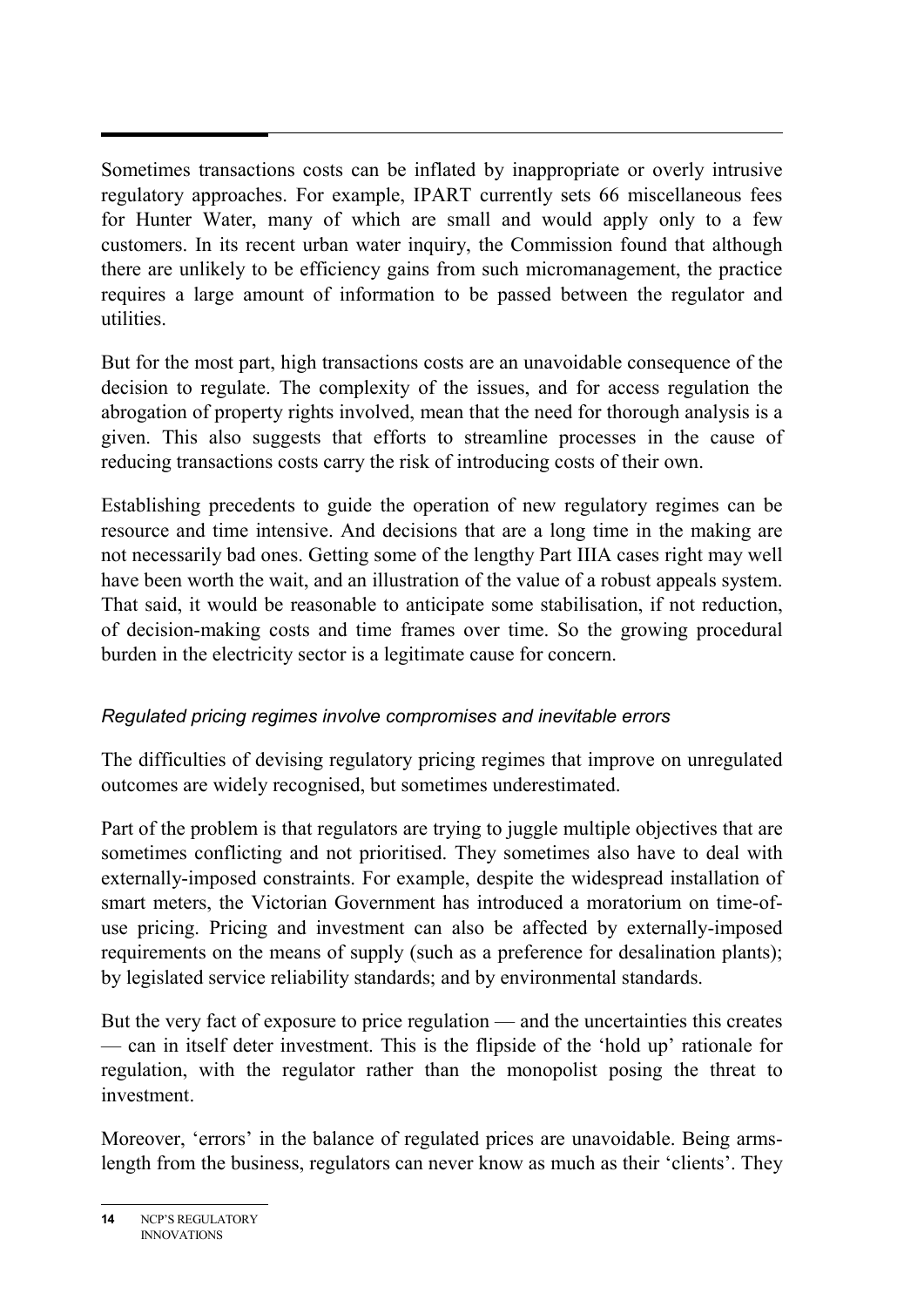will also be vulnerable to regulated businesses withholding information, or presenting it in ways favourable to their interests. Regulators have sought to compensate by engaging in increasingly forensic analysis; a source of costs in its own right. Yet there will always be the spectre of what Donald Rumsfeld famously called 'unknown unknowns'.

In a recent submission to the review of appeal arrangements in the energy sector, Allan Fels (2012) has emphasised 'the long-term insidious effect of regulatory error on investment incentives'. Pricing errors can in principle cut two ways, with opposing investment consequences.

- Too *high* a price and investment in downstream markets may be precluded or inefficiently delayed. Likewise, the timing of investments to refurbish or augment the regulated infrastructure may not be socially optimal.
- Too *low* a price and, in the short term, there may be too much investment in downstream markets. More importantly, over the longer term, investment in the regulated infrastructure service will be inhibited, in turn precluding downstream activity and the investment associated with it.

A now well-known problem in the latter regard is the potential for 'regulatory truncation' of premium returns on successful investments. These premium returns are required to compensate for the risk that, at the time of investment, commercial success is not guaranteed. If there is an expectation or even threat that the regulator will appropriate these premium returns in the name of preventing monopoly pricing, then the investment may not proceed (or may proceed in a sub-optimal fashion.)

The Commission has previously argued that the efficiency losses from setting regulated prices too low could generally be expected to be higher than from setting them too high. One intuition here is that it is likely to be more costly for infrastructure services of a broad 'enabling' character to be delayed or deterred precluding multiple downstream uses — than if some downstream activity that depends on it is held back or forestalled. Also, the costs of errors are likely to loom larger when they threaten the large scale lumpy investments that are more typical of monopoly infrastructure businesses than their downstream customers. That said, the proposition that there is an asymmetry in investment cost impacts has been contested and the Commission will need to revisit this in its forthcoming review of Part IIIA.

To the extent that there is any bias in regulatory price-setting, it is more likely to favour the low side than the high side. If prices are set too high, at least some of the costs to customers will be plain to see in the short term, whereas the adverse investment effects of erring in the other direction may take years to manifest themselves. And this is likely to be reinforced by political pressures on regulators to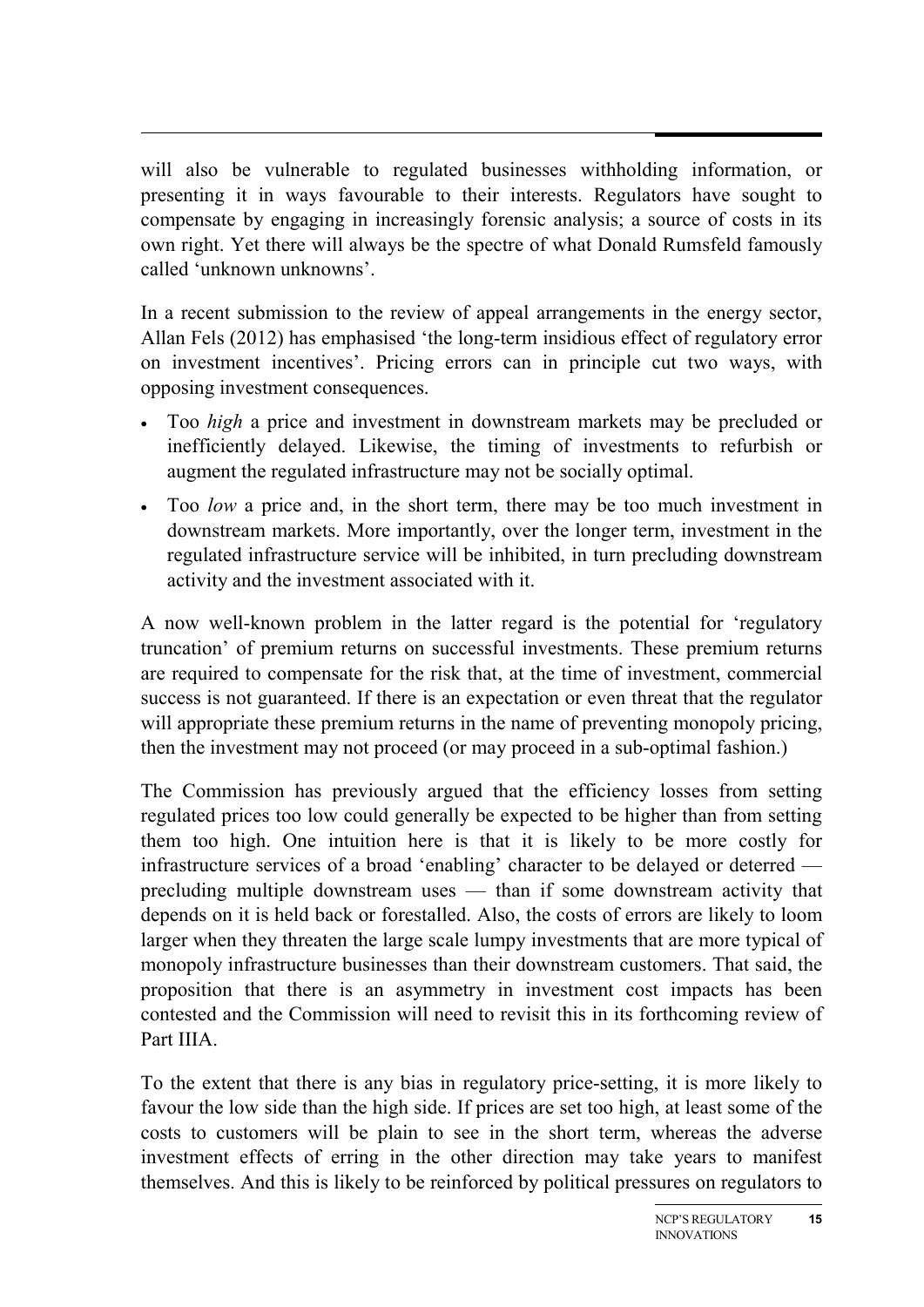keep prices to households down — pressures that are especially evident right now in the electricity sector, following recent retail price rises and the introduction of carbon pricing on top of other abatement measures.

#### **What lessons emerge?**

#### *Regulation should be a last resort, not first port of call*

The preceding observations are not to trivialise the monopoly problem, nor to deny the case for price regulation or oversight. However, no amount of research, discussion or experimentation can eliminate the fundamental information deficiencies that make errors in the balance of regulatory prices inevitable, or the incentive structures that may bias those errors in particular directions. Similarly, the Australian and international experience tells us that the transactions cost burden of price regulation will usually be a heavy one. In other words, a decision to regulate prices itself comes with a price ticket.

This in turn means that the focus of policy should not simply be on better regulation — where 'better' connotes more precision in price-setting or expedited decisionmaking. The benefits and costs of less intrusive regulatory approaches, or even of dispensing with regulation entirely in some cases, must be given consideration.

If this all sounds familiar, then it is  $-$  indeed, merely restating the Hilmer Committee's position of nearly two decades ago:

Regulated solutions can never be as dynamic as market competition, and poorly designed or overly intrusive approaches can reduce incentives for investment and efforts to improve productivity. … from a government's perspective, resort to price control might be seen as an easy and popular way of dealing with what is in reality a more fundamental problem of lack of competition in an area. Since price control never solves the underlying problem it should be seen as a 'last resort'. (ICICPA 1993, p. 271)

As the experience with Australia's airport price monitoring regime indicates, less intrusive approaches can, and have, improved community well-being. Much better investment outcomes have been a particularly important benefit of the light-handed approach adopted for airports (box 3). However, the ACCC has continued to advocate more stringent controls in that case. Its contentions are fully addressed in the Commission's recent report (PC 2011d). But it is worth merely noting here that neither the airports nor the airlines wanted to turn back the clock and reinstitute formal price regulation.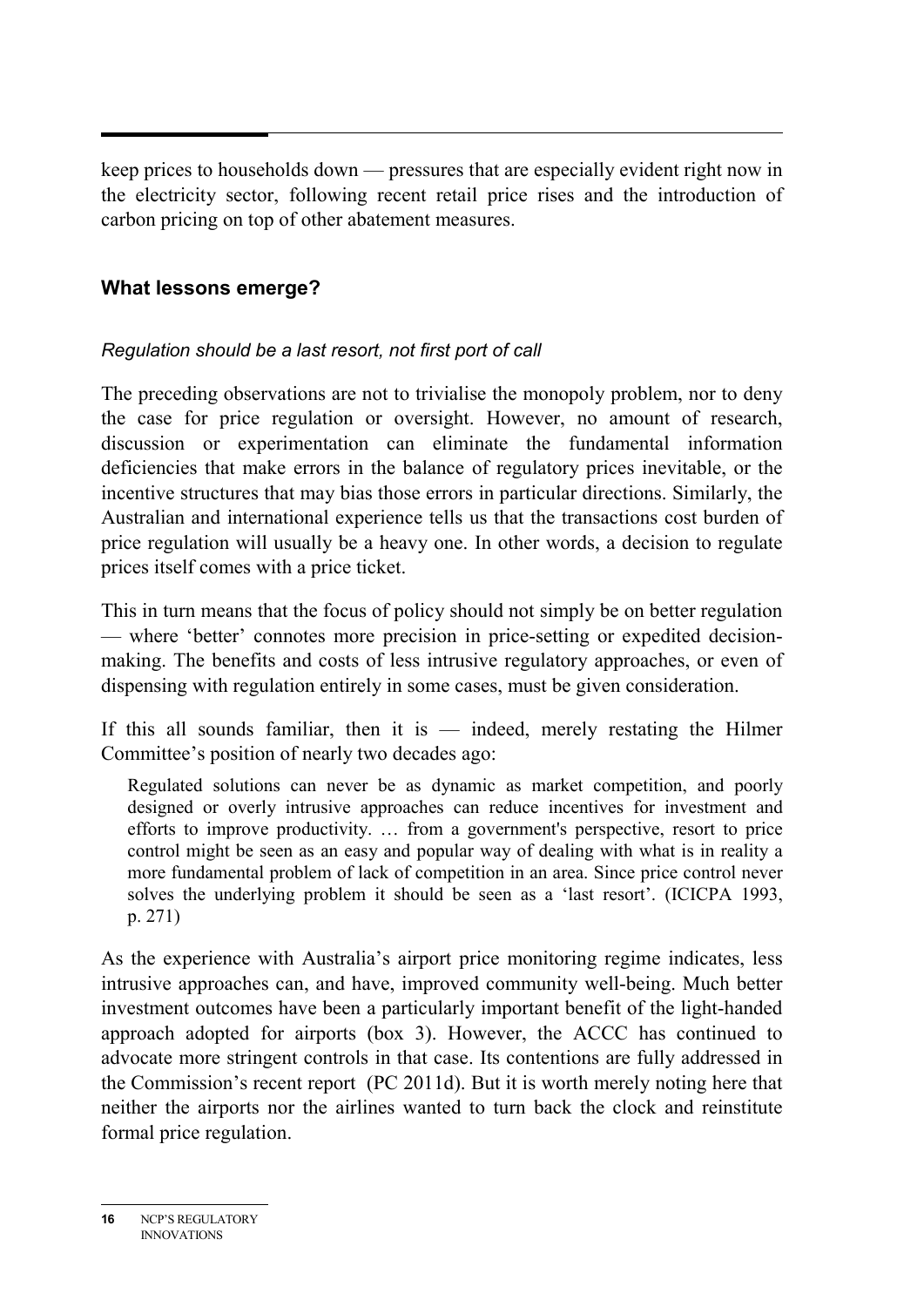#### Box 3 **The light-handed airport pricing regime**

In the period 1997 to 2002, Australia privatised its major airports and introduced price cap regulation. It was generally agreed that this regime was overly intrusive, particularly in regard to new investment. As one stakeholder commented at the time:

The ACCC now scrutinises every investment decision airports make in relation to their aeronautical businesses … The ACCC determines what expenditures are to be considered for price increases, whether those expenditures are acceptable and how prices are to be calculated. This is all to constrain price increases that are smaller than those experienced on a weekly basis in metropolitan petrol markets. (Australian Pacific Airports Corporation, 2000, p. 5)

In line with recommendations in a 2002 report by the Productivity Commission, these heavy-handed price controls were replaced by price and service monitoring at the mainland capital city airports, with an emphasis on commercial negotiation to determine terms and conditions. Subsequent Commission reports in 2006 and 2011 found that this lighter-handed approach had facilitated a marked increase in aeronautical investment, without the bottlenecks experienced in other infrastructure areas; and that these benefits had been achieved with pricing that did not indicate the inappropriate exercise of market power.

The Commission nevertheless recommended changes to the regime to provide for more meaningful sanctions on any misuse of market power. In its most recent report, the Commission proposed a transparent process for dealing with prima facie evidence of misuse of market power by an airport, with the ultimate sanction being a recommendation to the Government by the regulator for a formal price inquiry. A key objective of this process was to 'place responsibility on the ACCC to be robust in its process, explicit and definitive in its judgement and be prepared to stand by and act on that judgment' (p. 191). To avoid this process supplanting commercially negotiated dispute resolution protocols, the Commission further proposed that it not apply where an airport had offered an 'approved' dispute resolution framework with binding arbitration during the contract formation process.

As well, the Commission proposed that the separate arrangements for monitoring car parking charges at the major airports be continued and that these airports should in future publish charges and terms for access to their facilities by transport operators. But it rejected the proposal from the ACCC that landside vehicle access services at major airports be subject to mandatory Part IIIA undertakings — arguing that regulatory involvement could lead to de facto price setting, and that divestiture of property should only be contemplated after case-specific investigation has shown this to be warranted. The Commission also noted that the removal of anti-competitive restrictions on public transport options to and from the airports would put further downward pressure on car parking charges without the need for intrusive price controls.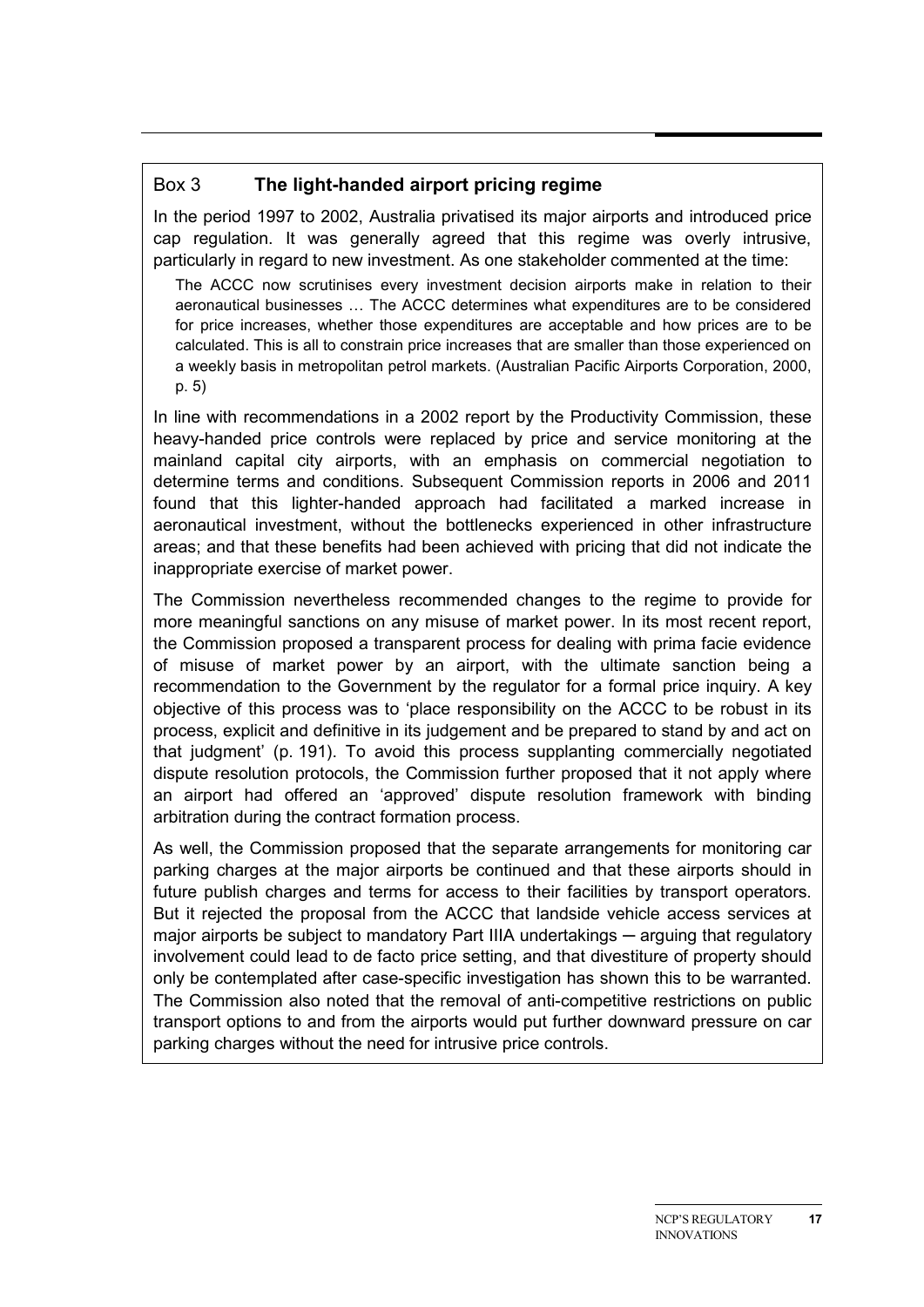The airport experience — and particularly the positive investment story — raises the question of whether a lighter regulatory touch might also be appropriate in other infrastructure areas where market power is more significant. The risks and possibly the costs of moving to less intrusive approaches could be higher. Yet so too might the benefits.

#### *Avoid going 'back to the future' on investment*

Consistent with the notion of a likely intrinsic 'suppression' bias in price regulation regimes, there have been some specific initiatives to encourage sufficient 'investment headroom' in regulated prices. For example, the price setting rules introduced for the NEM require the Australian Energy Regulator, when assessing the efficiency and prudence of investment and other spending proposals, to apply the highest cost that just meets a 'reasonableness' criterion, rather than its best cost estimate. Other more specific initiatives have included arrangements that have allowed regulated firms to keep the benefits of efficiency improvements — and thereby of cost-saving investment — for longer.

However, there is now some pressure to reverse direction. Indeed, the ACCC has recently implied that concern about investment headroom was misplaced, observing that:

For a time during the mid-2000s, there was a school of thought that considered economic regulation had the potential to delay efficient investment in bottleneck infrastructure, leading to declining productivity in the economy. (Sims 2012, p. 9)

These comments were made with the particular circumstances of electricity regulation in mind, which the Commission is examining in its current inquiry into electricity network regulation. The Issues Paper (PC 2012a) observes, though, that the impacts of these regulations on the level and nature of network investment, and thereby on consumer prices, are far from straightforward.

More generally, while it is possible that particular regulatory regimes might be generous to service providers, it seems clear that regulators should not 'go to the wire' in seeking to strip monopoly rents. There is more at stake here than the specific problem of regulatory truncation (which in fact involves inappropriate regulatory taking of a return that is not a monopoly rent). As in other markets, the prospect of earning rents is a driver of innovation in service provision and the investment to support it. The broad pricing principle now incorporated in regimes that regulated prices should be '*at least* sufficient to cover efficient long run costs, including a return commensurate with the commercial and regulatory risks' therefore remains fundamentally sound.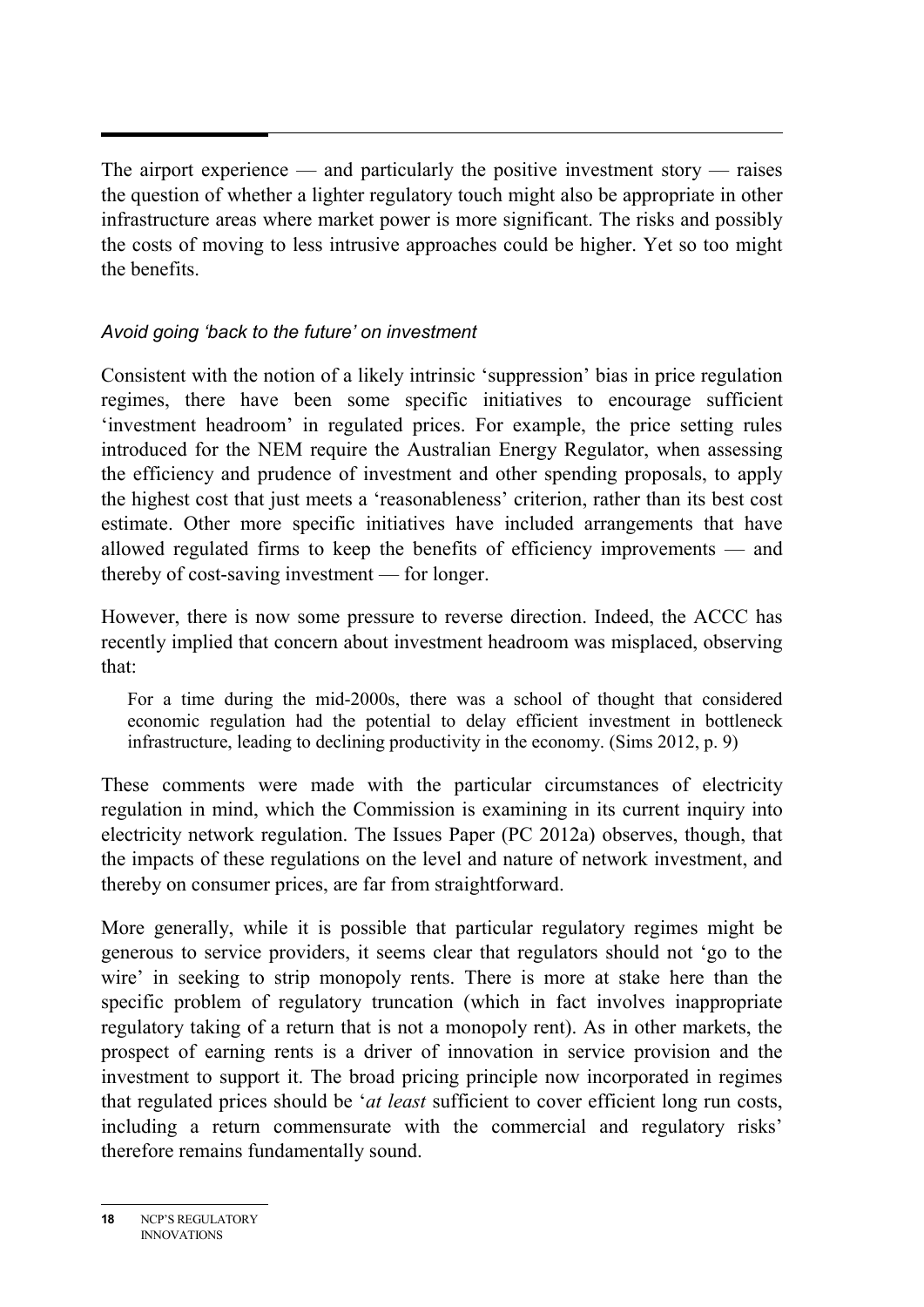#### *Do not eschew efficient price differentiation*

Price discrimination linked to elasticities of demand and multi-part pricing approaches can have significant efficiency benefits. There can also be considerable value in finer differentiation of usage charges to reflect inter-temporal variations in the cost of supply. The use of peak load pricing for electricity to modify consumption levels and patterns, and thereby to delay the need for expensive new investment in capacity, is an obvious example here. Similarly, the Commission has pointed to the efficiency benefits from greater reliance on scarcity-based pricing in the water sector.

It is therefore for sound reasons that governments have endorsed the use of multipart pricing and price discrimination that aids efficiency in various specific infrastructure contexts and within the access component of the Competition Principles Agreement.

That some regulators have been averse to soundly-based price differentiation ostensibly reflects a concern about its impacts on disadvantaged consumers. But as discussed above, such concerns lie beyond the limited set of distributional matters that might in theory be relevant for price regulation. At best, the use of price regulation, rather than instruments that directly target the consumers concerned, will increase the cost of meeting the distributional objective involved. At worst, there could be a cost without any benefit. For example, Littlechild (2012) argues that regulatory limits on differences in tariffs that UK energy suppliers can charge their in and out-of-area customers, have reduced the benefits to 'active' customers from shopping around, without providing any offsetting price benefits for the remainder of the customer base.

It might be argued that regulators' aversion to some forms of price differentiation has more to do with the costs and difficulties of establishing that efficiency would indeed be enhanced. However, precluding it on this basis would be a case of the regulatory tail wagging the dog.

#### *Transitional regulation should be just that*

The potential for temporary price regulation to facilitate the development of competition in infrastructure and related markets is not in dispute. But as the experience with some transitional regimes indicates, there is an ever-present risk that they will morph into something more permanent.

'Transitional' price caps in the telecommunications and electricity sectors have proven to be particularly resilient. In the latter case, for example, a process for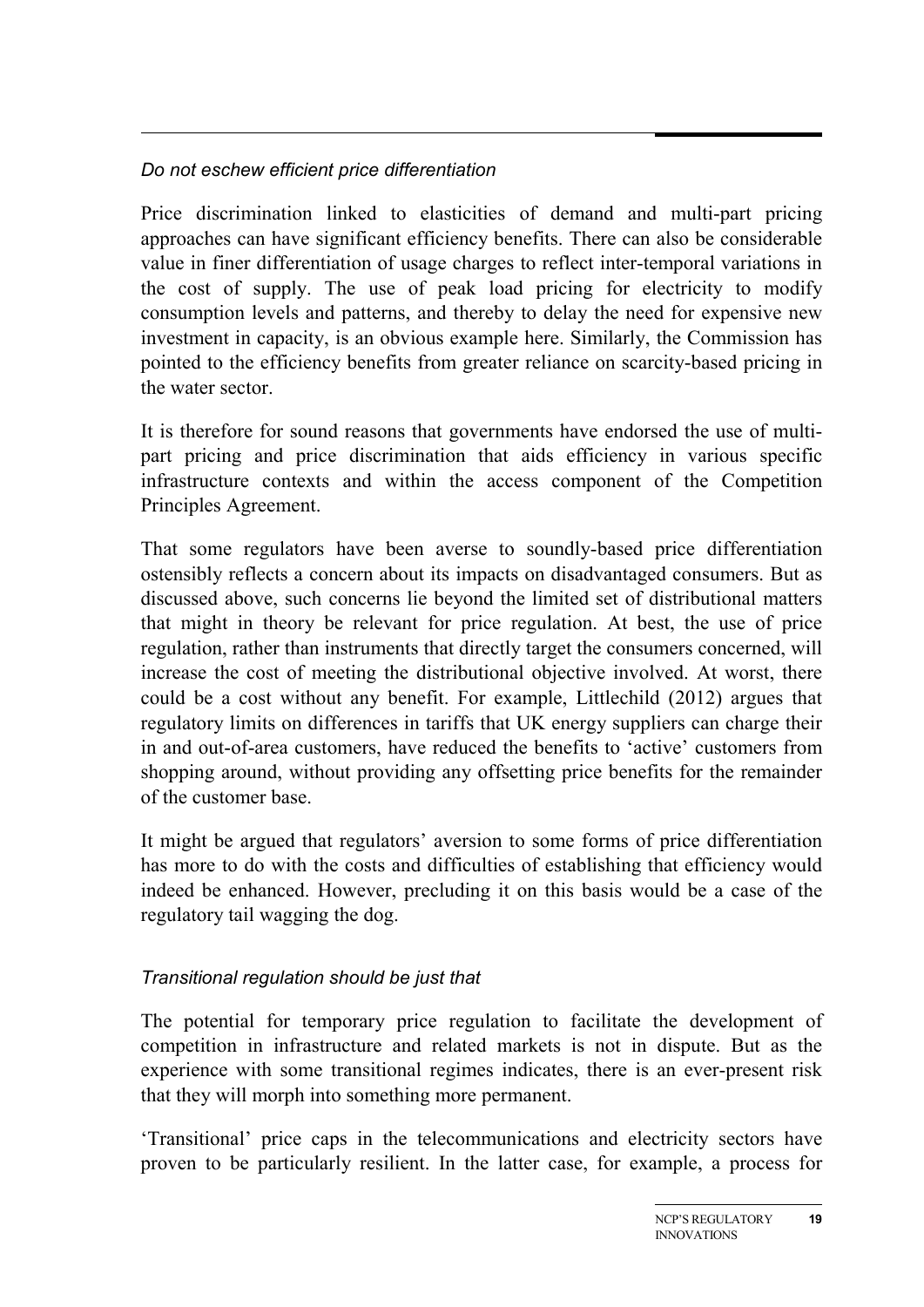phasing out caps where retail electricity markets are assessed as being contestable has been in place for several years. Yet the end point of this process still seems a long way off, with caps still in place in all jurisdictions except Victoria.

Grain handling provides another example, with the scheduled phase-out in 2014 of the compulsory undertaking mechanism for port terminals having been called into question by the ACCC (Sims 2011). These access arrangements were put in place in 2008 as part of the deregulation of export wheat marketing. In its 2010 review of the new regime, the Productivity Commission found that, as a transitional mechanism, compulsory undertakings had facilitated the rapid entry of entities able to trade wheat. But it also argued that these benefits were diminishing over time as competition became institutionalised in a market that was formerly the preserve of the Australian Wheat Board.

Realistically, it is hard to see why the package of measures the Commission proposed (box 4) would not be sufficient to deal with what may not be a particularly significant longer term competition issue. As the Commission's report points out, a range of factors will tend to constrain the market power enjoyed by a port terminal operator, including the fact that the export wheat market is a competitive one.

Another illustration of the problems that arise when transitional issues and the core rationales for price regulation collide is provided by recent debate on the future of price setting in the urban water sector. The Commission has recently proposed a major strengthening of the governance regime for water utilities and, once this is in place, price monitoring rather than independent regulatory price setting (box 4). Some regulators have strongly criticised this approach, with one characterising it as a return to the pre-Hilmer days where Ministers and government departments were effectively price regulators (Sims 2012, Ben-David 2011).

However, to juxtapose the Commission's proposals with the arrangements that prevailed pre-Hilmer is to misconstrue them. The proposed regime involves a set of checks and balances to support a service charter between governments and their utilities. This charter would focus on delivering water and sewerage services in an economically efficient manner; and promoting competition and contestability in the procurement of water supply.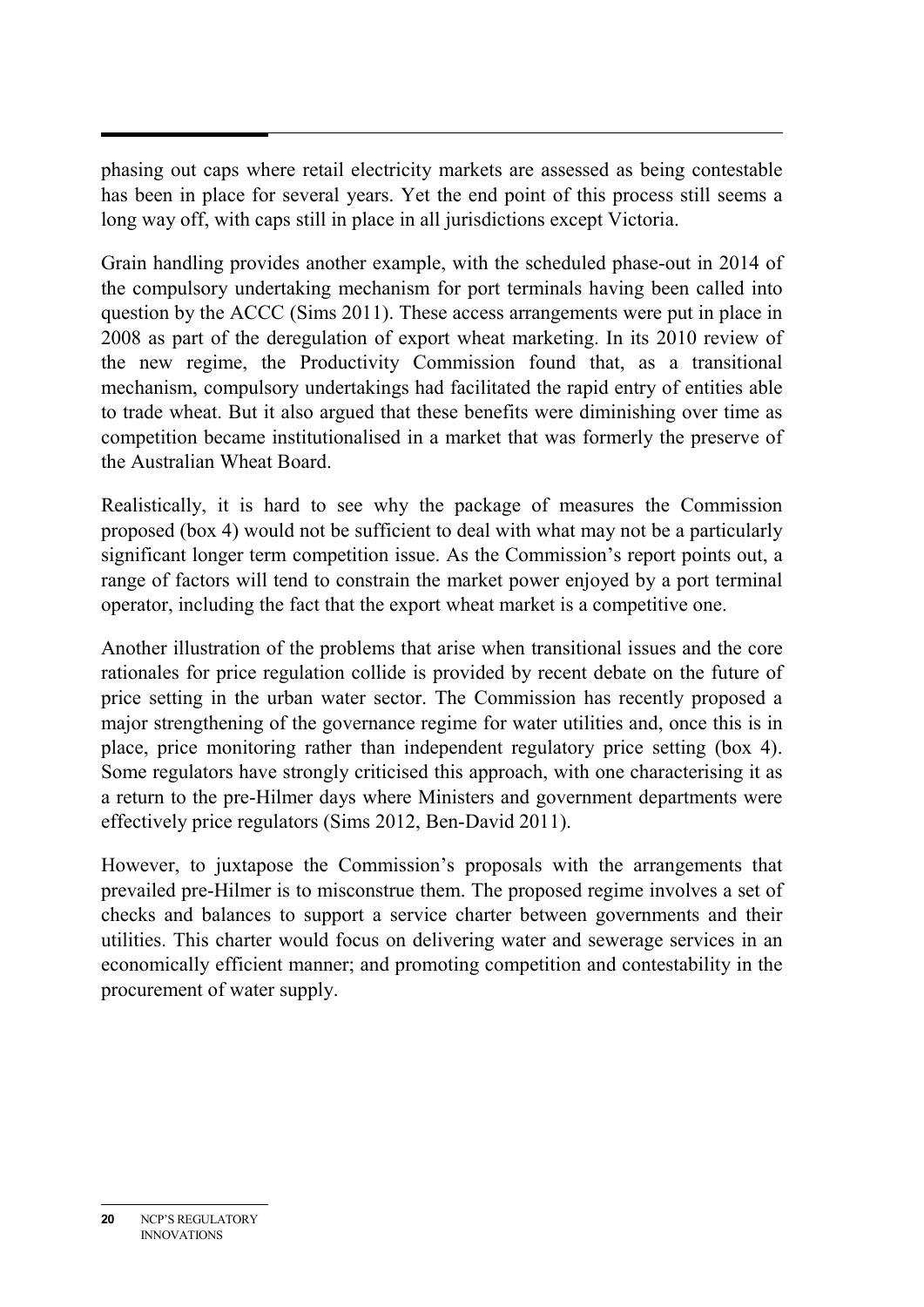#### Box 4 **Wheat and water: what did the Commission propose?**

#### **Wheat export facilities**

In its 2010 report, the Commission found that the transition to competition in exporting bulk wheat had progressed relatively smoothly, aided by the accreditation arrangements for bulk exporters and the sector-specific access regime for port terminal services.

However, it also concluded that the benefits of these regulatory instruments would diminish over time. For example, it expressed concern that the access regime would provide incentives for wasteful strategic behaviour by both port terminal operators and traders, constrain the efficient delivery and pricing of port services, and reduce the incentives for investment in terminal facilities and dependent supply chains. Accordingly, it recommended that the accreditation scheme be abolished in September 2011 and the access regime in September 2014.

That said, in the case of access to port facilities the Commission noted that the Part IIIA regime would still be available to deal with disputes. And to further facilitate efficient commercial negotiation of access, it:

- advocated the development of a voluntary access code to supplement the Part IIIA backstop
- recommended continuation of the requirement for terminal operators to disclose on their websites specified information relevant to potential port users.

#### **Urban water**

The Commission's 2011 report found that poor institutional and governance regimes had impaired the urban water sector's ability to respond efficiently to drought, growing demand and ageing assets. It had led to inefficient allocation of water, misdirected investment, undue reliance on water restrictions and costly conservation programs. The Commission concluded that the early policy priority should therefore be on establishing clear roles and objectives, improving institutional performance and governance, competitive procurement of supply and pricing reform, rather than trying to create a competitive market as in the electricity sector.

To this end, 'generally applicable' reforms proposed by the Commission included:

- articulation by governments of a common overarching objective focused on delivering services in an economically efficient manner
- alignment with that objective of procurement, pricing and regulatory frameworks
- implementation of best practice arrangements for policy making, regulator and utility practice and the introduction of robust performance and reform monitoring
- replacement of regulatory price setting with price monitoring.

Central to these proposed reforms was a major strengthening of governance requirements, including through incorporating utilities under the Corporations Act, and instituting charters between major utilities and owner governments — with independent reporting of performance and sanctions for underperformance.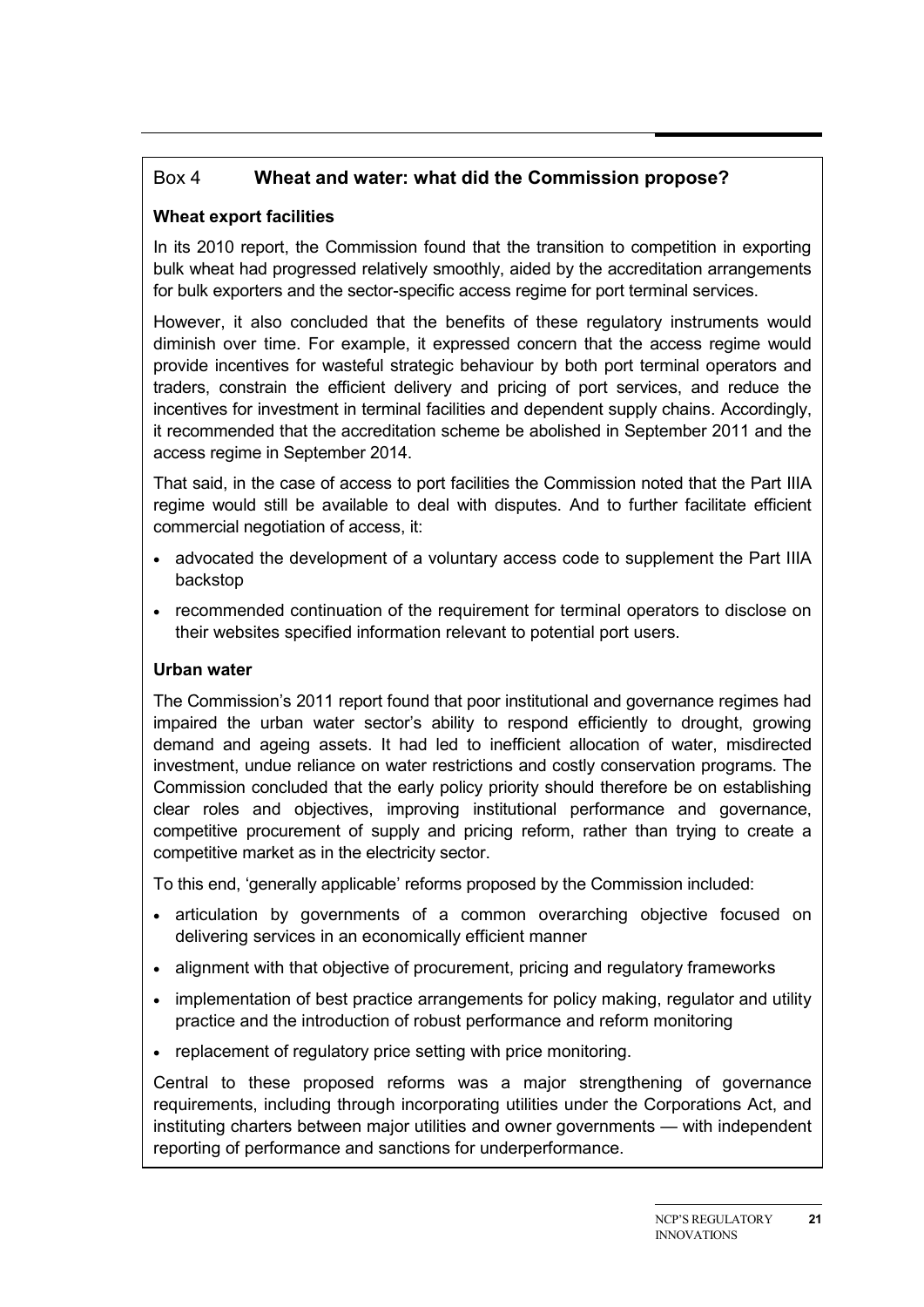Moreover, the move to independent price regulation under NCP was not intended to be an enduring policy goal in its own right. Rather, depoliticisation of decision making was one component of the transition away from an inefficient model of public monopoly provision to a market environment where the need for explicit price regulation would be greatly reduced. Given that prescriptive independent price regulation has to date proven singularly unsuccessful in promoting efficient water procurement and service delivery, there is a strong case for trying the alternative.

#### **Implications for future institutional arrangements?**

It follows that while the reasons for contemplating price regulation of monopoly infrastructure providers remain broadly unchanged, there is more thinking to be done on when, in practice, to regulate and how best to do so. A key message is that in considering the 'how best to' issue, policy makers should look seriously at means to lighten the regulatory burden, rather than simply trying to make inherently intrusive regulatory approaches work better. By the same token, given the significant discretion as well as expertise that is needed to regulate well, institutional arrangements matter too.

#### *A bigger role for consumers?*

One issue is the benefits that could ensue from greater customer involvement in the regulatory process. This has been advocated by some regulators, including the ACCC, and is also the subject of a current review by IPART. The Productivity Commission too has made specific proposals to support such involvement (PC 2008a, 2011a).

It is possible that greater customer involvement could facilitate a move towards more light-handed regulatory approaches in some areas. Some regulators have approached it from the other direction — namely, that better engagement by service providers with their customers would be a means to forestall more heavy-handed and prescriptive price setting (Ben-David 2012).

#### *Better coordination across relevant policies*

In some infrastructure sectors, there is an urgent need for better coordination between pricing regimes and other policies affecting demand and supply. In the urban water sector, for example, demand management by non-price measures, water conservation policies and security driven decision-making, have largely supplanted the role of prices in allocating water and promoting efficient supply augmentation.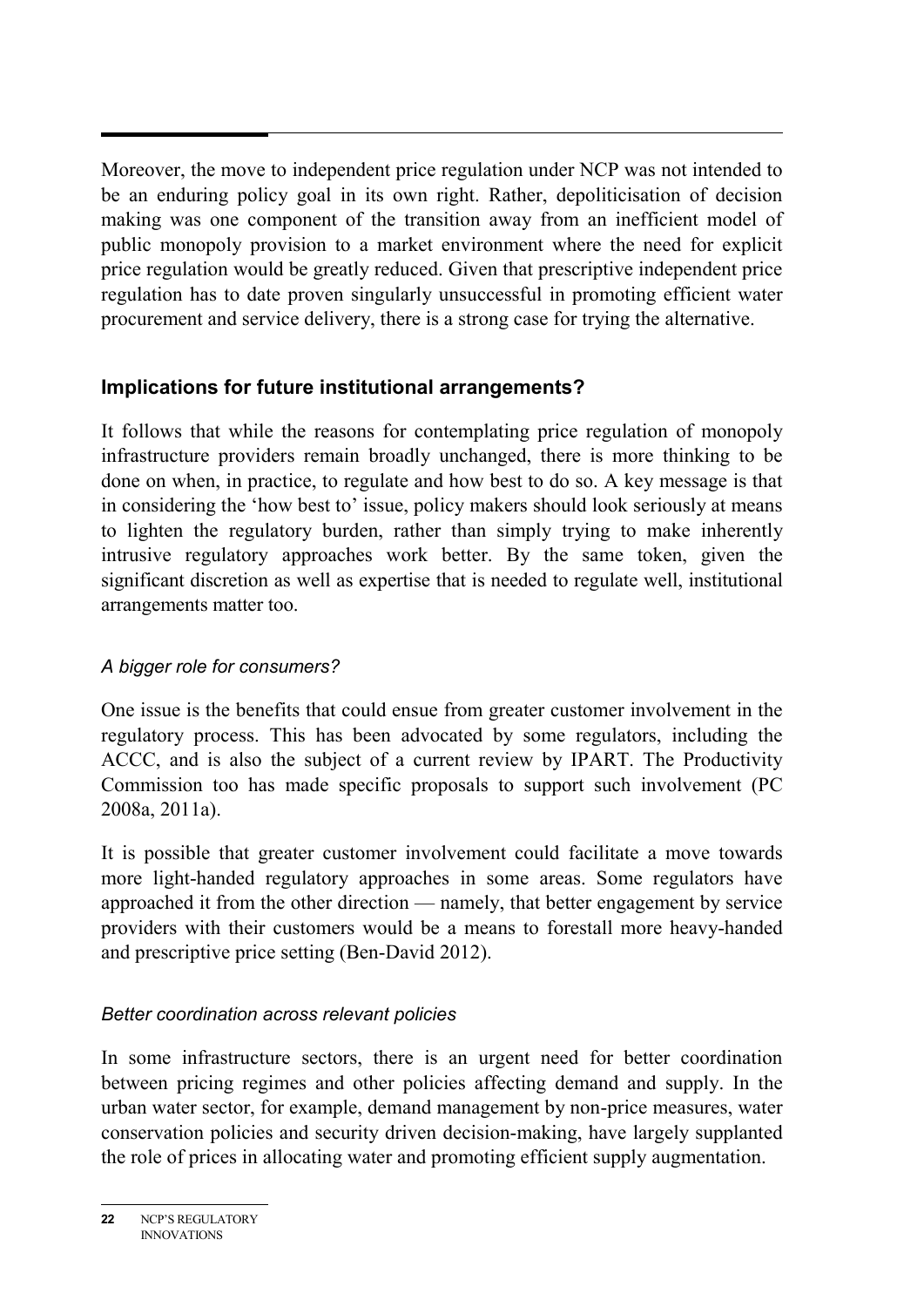The message here is that, with the best will in the world, price regulators will generally not be able to correct for problematic policies implemented elsewhere, which need to be tackled directly. As a result, some of the gains anticipated from past infrastructure reforms have not materialised.

#### *Reassign responsibilities?*

Another important question is whether the current assignment of regulatory responsibilities in relation to infrastructure is conducive to getting the best outcomes for the community, with various proposals for institutional 'improvement' in the public domain.

For example, the NCC has questioned the value added by the Australian Competition Tribunal in hearing appeals against declaration decisions under the Part IIIA national access regime. And some of the functions of the NCC could in turn be affected were greater use to be made of 'deemed' declarations. Other proposals doing the rounds include wider application of the 'rule-maker, regulator, reviewer' institutional structure that applies for electricity; and the transfer of the ACCC's regulatory roles in the infrastructure area to other entities.

Such suggestions — particularly those that would reassign regulatory responsibilities — would need careful assessment. The entities responsible for regulating monopoly infrastructure have built up expertise over the past 20 years, and developing it afresh in new bodies could take some time. That said, institutional arrangements should not be set in stone. In an environment where infrastructure needs, markets and the regulatory dynamic have been changing, arrangements that might have served well in the past may not do so in the future and it is appropriate that they be periodically revisited.

The further issue of how much legislative guidance should be provided to price regulators raises some conundrums. Without regulators having discretion, regulatory regimes would become intolerably prescriptive and inflexible. But the existence of discretion means that regulatory proclivities and incentive structures matter for outcomes. It also means that for regulatory regimes to operate effectively, stakeholders must have confidence in the regulator. Perceptions in this respect do not just depend on the specific decisions that regulators make. They will also be conditioned by the tenor of their contribution to debates on regulatory policy itself.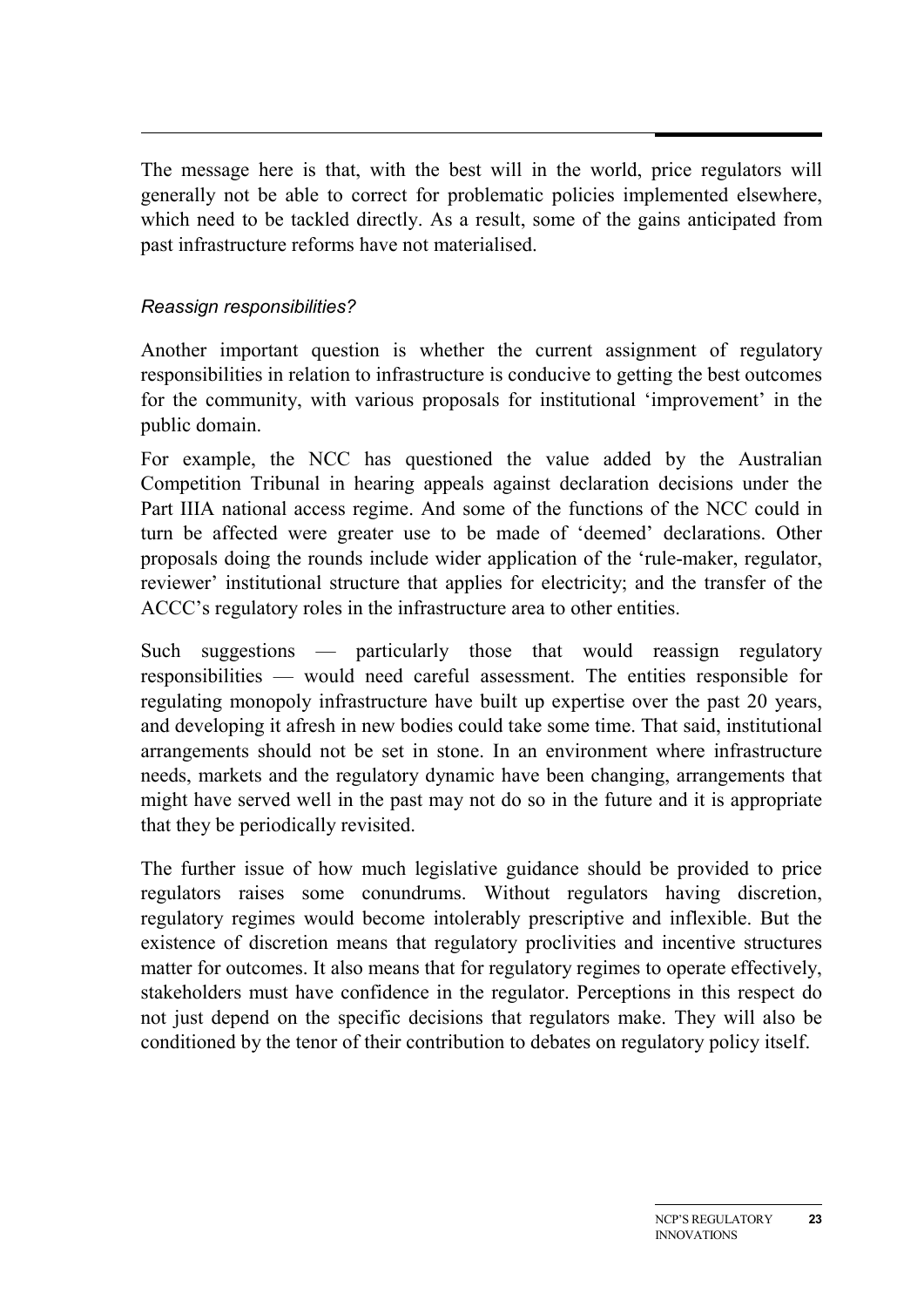#### **In sum**

NCP's regulatory innovations have been transformative in many respects and have yielded considerable gains for the community. Twenty years on, however, it seems clear that the aspirations of the Hilmer Committee remain to be fully realised. In relation to the quest to eradicate anti-competitive regulation that cannot be justified on public interest or cost-benefit grounds, there is much unfinished business and some additional areas demanding attention. In relation to the price regulation of monopoly infrastructure, we are still grappling with the fundamental trade-offs between imperfect markets and imperfect regulation. However it seems clear that the way forward needs to account for the specific circumstances of different infrastructure markets, that these will change over time and that the scope for a lighter regulatory touch needs to be kept in view.

### **References**

- ACCC (Australian Competition and Consumer Commission) 2012a, *Assessment of Telstra's Structural Separation Undertaking and Draft Migration Plan — Final Decision*, Public Version, February.
	- —— 2012b, *Applications for Authorisations Lodged by NBN Co Limited in Respect of Provisions of the HFC Subscriber Agreement Entered Into With SingTel Optus Pty Ltd and Other Optus Entities,* Determination, July.
- Australian Customs and Border Protection Services 2011, *Streamlining Australia's Anti-dumping System: An Effective Anti-dumping and Countervailing System for Australia*, Canberra, June.
- AGCNCO (Australian Government Competitive Neutrality Complaints Office) 2011, *NBN Co*, Investigation no. 14, Canberra, November.
- Australian Pacific Airports Corporation 2000, *Economic Regulation of Australian Airports: Submission to the Productivity Commission Review of the* Prices Surveillance Act 1983, April.
- Banks, G. 2010, *An Economy-wide View: Speeches on Structural Reform*, Productivity Commission, March.
- Ben-David, R. 2011, *Submission to the Productivity Commission's Inquiry Into Australia's Urban Water Sector*, June.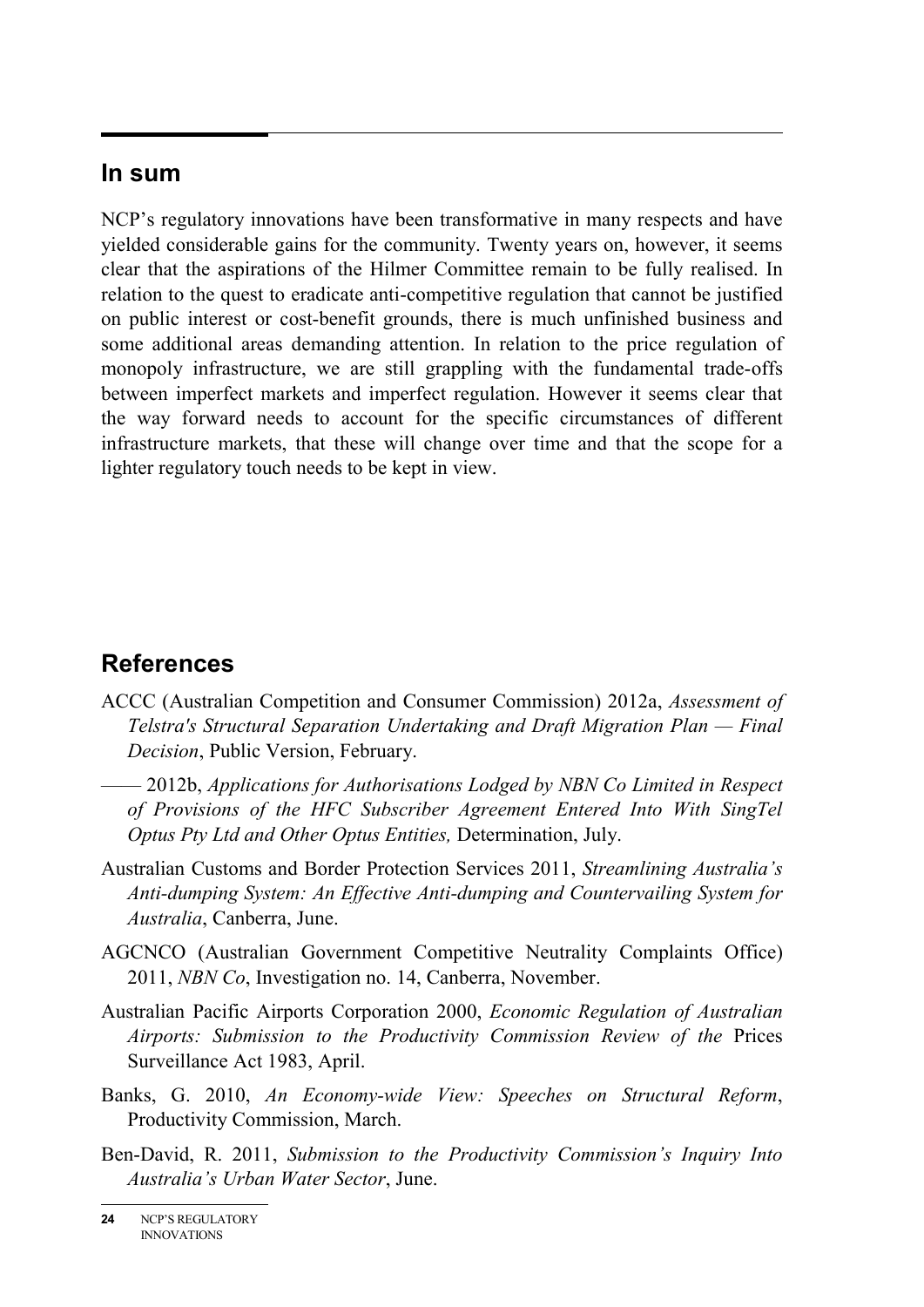—— 2012, *Economic Regulation and the Water Industry: Between a Rock, a Hard Place and a Precipice*, Presentation to the Water Services Association of Australia, 13 February.

- Biggar, D. 2011, *Public Utility Regulation in Australia: Where Have we got to? Where Should we be Going?*, ACCC/AER Working Paper no. 4, July.
- Bureau of Resources and Energy Economics 2012, *Australian Bulk Commodity Exports and Infrastructure — Outlook to 2025*, Canberra, July.
- Cox, J. 2011, *Conference on Regulatory Reform*, IPART, Sydney, 12 April.
- DIT (Department of Infrastructure and Trade) 2011, *Reforming Australia's Shipping: A framework to Revitalise the Australian Shipping Industry*, Regulation Impact Statement, Canberra, August.
- Fels, A. 2012*, The Merits Review Provisions in the Australian Energy Laws,*  Submission to the Review of the Limited Merits Review Regime, March.
- House of Representatives Standing Committee for Infrastructure, Transport, Regional Development and Local Government 2008, *Rebuilding Australia's Coastal Shipping Industry*, 2008, October.
- ICICPA (Independent Committee of Inquiry into Competition Policy in Australia) 1993, *National Competition Policy: Report by the Independent Committee of Inquiry into Competition Policy in Australia*, Canberra.
- Industry Commission 1995, *The growth and revenue implications of Hilmer and related reforms: a report by the Industry Commission to the Council of Australian Governments*, Canberra.
- Littlechild, S. 2012, *Ofgem's Anti-competitive Practice*, Oxera Agenda, May.
- NCC (National Competition Council) 2005, *Assessment of Governments' Progress in Implementing the National Competition Policy and Related Reforms*, 2005, Melbourne.
- —— 2011, *Annual Report* 2010-11, Melbourne.
- PC (Productivity Commission) 2001, *Review of the National Access Regime*, Inquiry Report no. 17, Canberra.
- —— 2002, *Price Regulation of Airport Services*, Inquiry Report no. 19, Canberra.
- —— 2004, *Review of the Gas Access Regime*, Inquiry Report no. 31, Canberra.
- —— 2005, *Review of National Competition Policy Reforms*, Inquiry Report no. 33, Canberra.
	- —— 2006, *Review of Price Regulation of Airport Services*, Inquiry Report no. 40, Canberra.